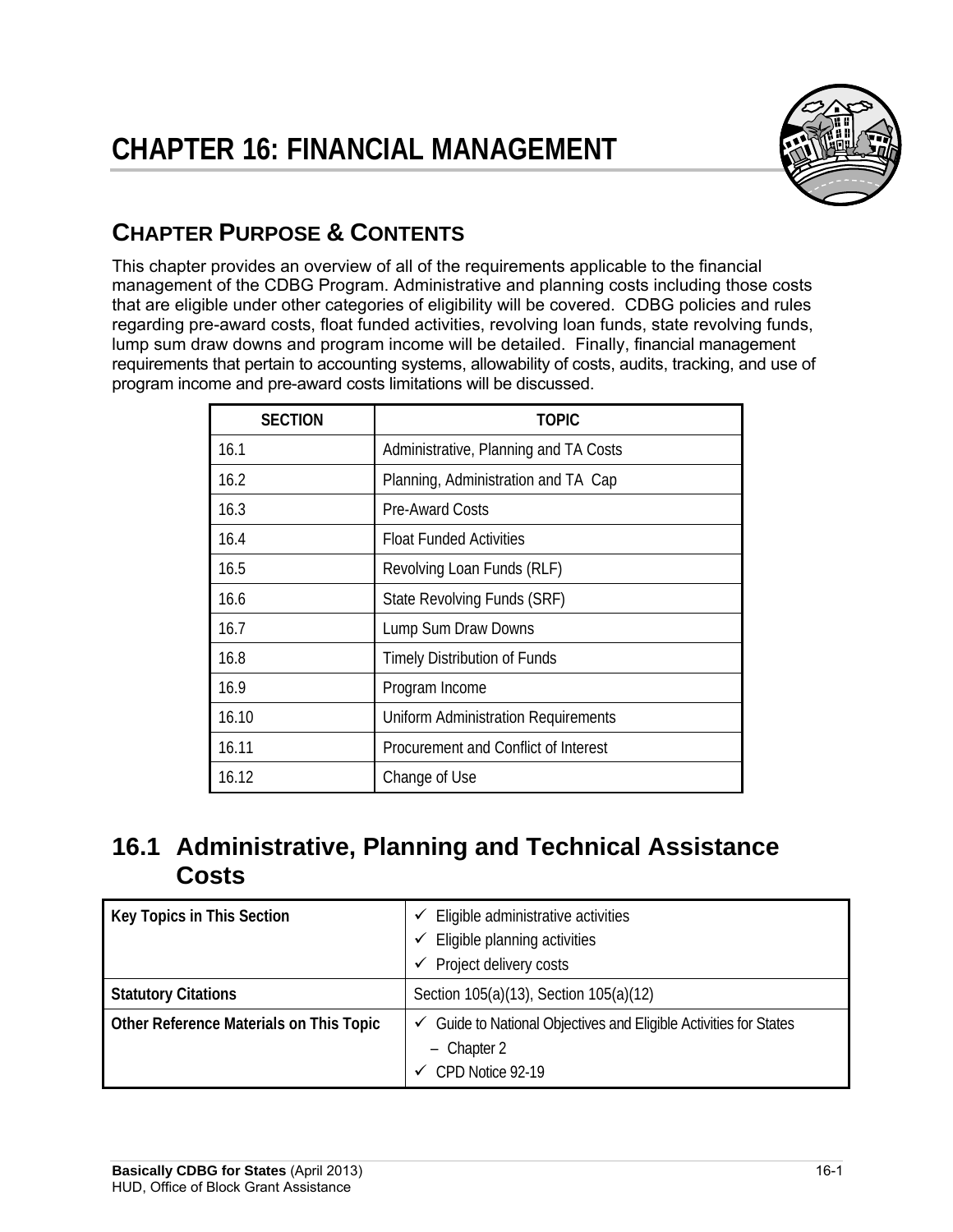

## **16.1.1 Eligible Administrative Activities**

- $\checkmark$  CDBG funds can be used for administration and planning activities.
	- Examples of administration activities include:
		- □ General management, oversight and coordination;
			- Providing local officials and citizens with information about the CDBG program;
			- Preparing budgets and schedules;
			- Preparing reports and other HUD-required documents;
			- Monitoring program activities;
		- □ Fair Housing activities;
		- □ Indirect costs: and
		- □ Submission of applications for Federal programs;
	- With respect to determining the amount of staff costs to charge to program administration, states have two options:
		- Include the entire salary, wages and related costs of each person whose *primary* responsibility involves program administration assignments (e.g., executive director position); or
		- Determine the *pro rata* share of each person's salary, wages and related costs whose job includes *any* program administration assignments.
- Any costs and time charged must be documented through the appropriate means (i.e., invoices, receipts, time and attendance records, etc.). The documentation must be kept on file, and will be reviewed at financial monitoring.

## **16.1.2 Eligible Planning Activities**

- Examples of planning activities include:
	- Comprehensive plans;
	- Community development plans (including the Consolidated Plan);
	- $-$  Functional plans (for housing; land use and urban environmental design; economic development; open space and recreation; energy use and conservation; floodplain and wetlands management; transportation; utilities; historic preservation; etc.);
	- – Other plans and studies (e.g., small area and neighborhood plans; capital improvements program plans; individual project plans; general environmental; urban environmental design; historic preservation studies; etc.); and
	- Policy planning, management and capacity building activities.
- $\checkmark$  CDBG assistance may also be used to fund activities intended to improve state capacity (including UGLG) to plan and manage programs and activities.
- $\checkmark$  Funds used under this category are subject to the statutory limitation on planning and administrative cost.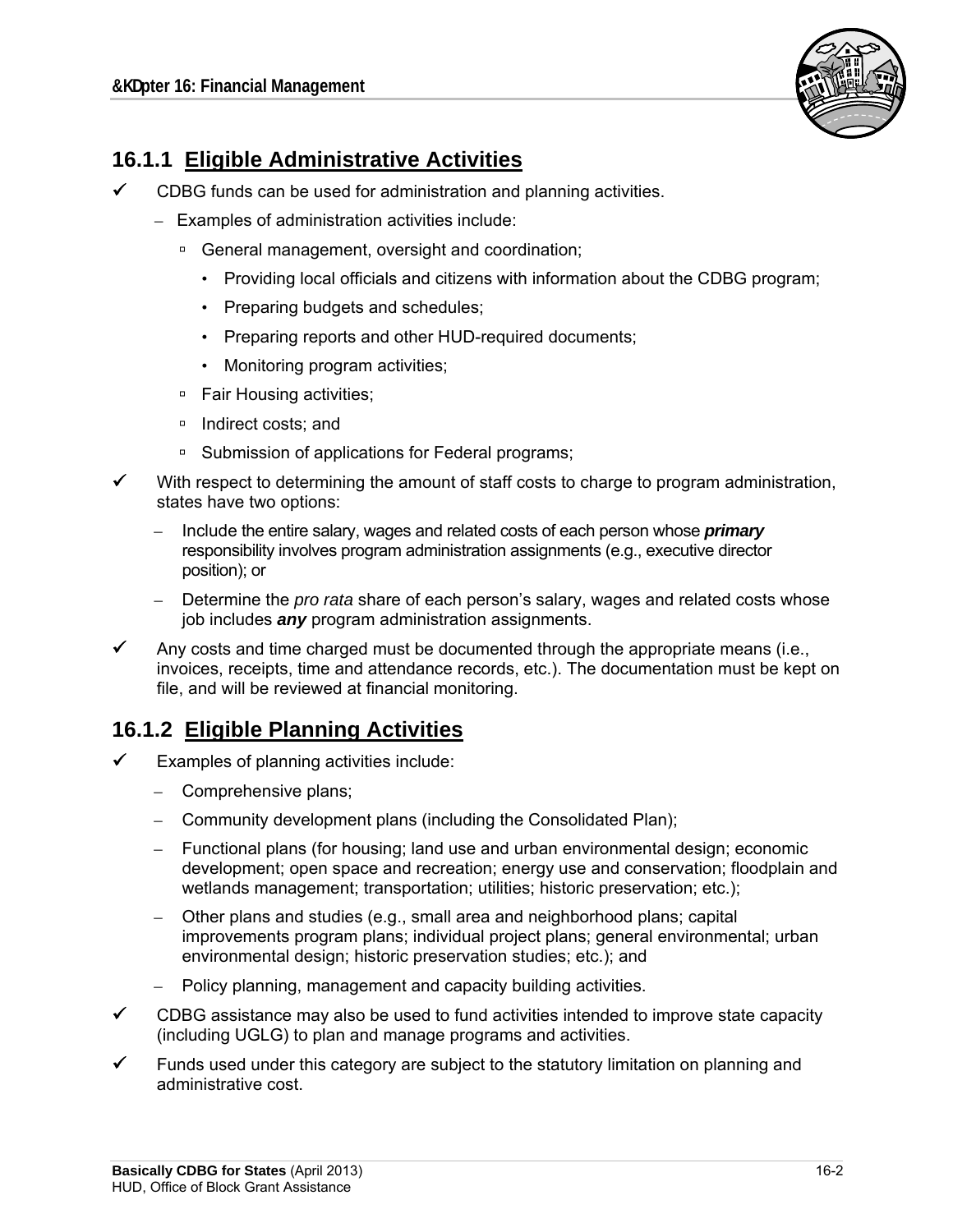

- $\checkmark$  Capacity building is also eligible under the category of Technical Assistance which was discussed previously in this manual.
- $\checkmark$  Under this category, CDBG funds may not be used for the following activities:
	- – Engineering, architectural and design costs related to a specific project; or
	- Other costs of implementing plans.
	- $-$  These costs may be eligible as a part of an eligible project.

### **16.1.3 Technical Assistance**

- $\checkmark$  The TA set-aside was made available to states in 1992 by its inclusion in Section 811 of Housing and Community Development Act of 1992. The set-aside is codified at Section 106(d)(5) of the Housing and Community Development Act of 1974 as amended (the Act).
- $\checkmark$  In the 2004 Consolidated Appropriations Act, Congress amended Section 106(d) of the Housing and Community Development Act of 1974 (HCDA) to allow grantees to spend a larger percentage of CDBG dollars on either administrative/planning costs or TA, provided that the total amount spent between the two categories does not exceed 3 percent of the current year's allocation + program income + reallocated funds. This change also moved the TA provision to be in the same paragraph as the 2% State Administration costs.
- $\checkmark$  States are still responsible for matching CDBG admin expenses dollar for dollar after the first \$100,000. However, TA costs do not need to be matched.
- $\checkmark$  Currently, states cannot use program income in calculating the amount of CDBG funds that they can spend on TA in a given year, as they can when calculating administrative costs. HUD is giving strong consideration to allowing states to calculate program income into the amount of CDBG funds they are permitted to spend on TA. HUD would be required to change the regulations to do so, however.
- Technical assistance funds can be used to:
	- $-$  Pay for state staff to provide TA;
	- $-$  Hire contractor to provide TA;
	- $\overline{-}$  Grant funds to recipients to allow them to purchase TA;
	- Grant funds to subrecipient such as regional planning organization or Community college to provide TA;
	- – Pay for tuition, training and or travel for trainees from UGLG's and non-profits or
	- Transfer funds to another state agency for the provision of TA.
- For more information, see HUD's CPD Notice 99-09 on TA. While this Notice is outdated in its reference to TA being limited to 1% of a grantee's allocation, it still provides an extensive list of eligible TA expenses.
- $\checkmark$  Some activities can be classified as either Administration or TA. For example, workshops for state grant recipients on implementing the CDBG program, or on-site TA by State staff.
- $\checkmark$  The following activities are ineligible under TA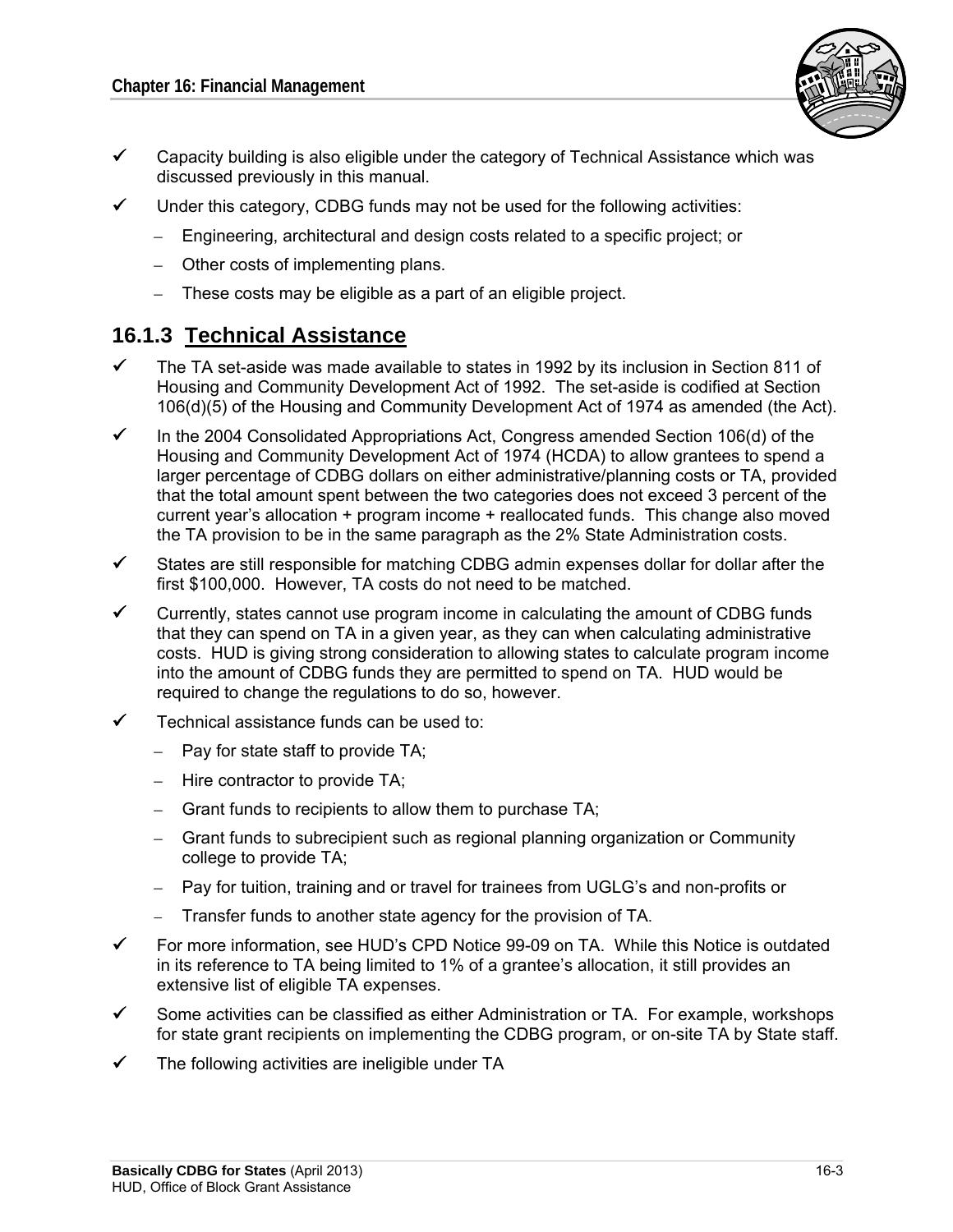

- General Administrative activities of the State such as monitoring grantees, or developing the Consolidated Plan. For instance, a State cannot use its TA to do an Analysis of Impediments (AI), since it is a general administrative activity of the State. However, it could provide TA to UGLG's to help them identify impediments, or to help them eliminate local impediments.
- State recipients' general administrative costs, such as hiring Grants Administrator.
- Local administrative expenses not related to community development, such as computerizing county personnel records.
- Training of State staff to perform administrative requirements such as ED monitoring of state recipients. While training of State staff in underwriting so that they can make funding decisions is not an eligible use of TA funds, it is an eligible administrative expense.
- Training of entities other than UGLG's and non-profit participants. For instance, training lead based paint contractors is not an eligible use of TA.

### **16.1.4 Project delivery costs**

- $\checkmark$  The costs of carrying out an activity by UGLGs include not only goods and services provided by third parties, such as construction contractors, but also include the costs incurred by the UGLG or subrecipient in connection with the use of its own staff and other resources to carry out the activity.
	- For example, if the UGLG employees underwrite economic development loans that are to be made with CDBG funds, the portion of their salaries spent on this function can be treated as costs of carrying out the activity. This is important because these costs are not subject to the limitation on the use of CDBG funds to pay planning and administrative costs.
- $\checkmark$  UGLG can incur project delivery costs outside of the 20% administrative if State wishes to exclude them. These project delivery costs are considered part of the cost of implementing CDBG activities.
- $\checkmark$  There are no State CDBG program regulations that describe "project delivery costs." States can use the Entitlement regulations at 24 CFR 570.206 as interpretive guidance.



 $\checkmark$  The time distribution records indicate that 80 percent of the Rehab Loan Officer's time is spent on activity delivery and 20 percent is spent on program administration. Consequently, the salary and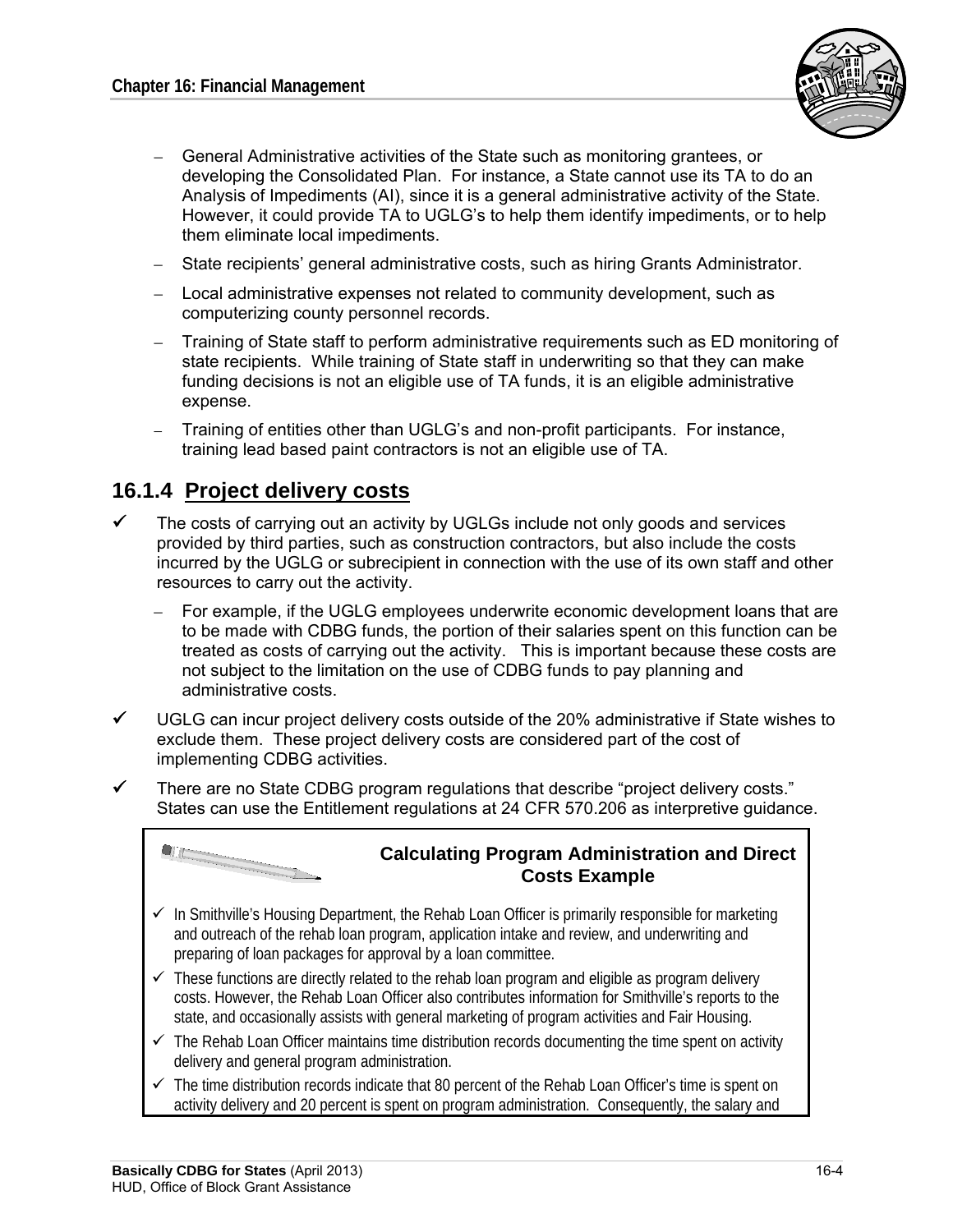

related costs of the Rehab Loan Officer position will be charged on a pro rata share basis between the rehab loan program (80 percent) and program administration (20 percent).

## **16.1.5 National Objectives for Administrative and Planning Activities**

 $\checkmark$  CDBG funds expended for administration, planning and capacity building costs are considered to address the national objectives for the CDBG program as a whole; therefore, no documentation of compliance is required.

# **16.2 Planning, Administration and TA Cap**

| Key Topics in This Section              | $\degree$ Calculating the cap                                     |
|-----------------------------------------|-------------------------------------------------------------------|
|                                         | Determining compliance with the cap<br>$\checkmark$               |
| <b>Statutory Citations</b>              | 106(d) and 24 CFR 570.489                                         |
| Other Reference Materials on This Topic | ✓ Guide to National Objectives and Eligible Activities for States |
|                                         | $-$ Chapter 2                                                     |

- Planning, administration costs and TA for the state plus all of its UGLG are capped to 20 percent of the sum of grant plus program income plus reallocated funds. The state CDBG planning and Administration cap is described at 24 CFR 570.489 (a)(3).
- See chart below on Calculating the Planning, TA and Administrative Costs Cap.

|                                                                                    | <b>Calculating the Cumulative Planning, TA</b><br>and Administrative Costs Cap |              |
|------------------------------------------------------------------------------------|--------------------------------------------------------------------------------|--------------|
| Total grant amount                                                                 |                                                                                | \$10,000,000 |
| Program income & reallocated funds                                                 |                                                                                | \$500,000    |
| Total: the basis for calculating the cap                                           |                                                                                | \$10,500,000 |
| Multiplied by 20 percent                                                           |                                                                                | x 0.20       |
| Maximum dollar level that may be charged to Planning and Program<br>Administration |                                                                                | \$2,100,000  |
| * NOTE: This example is for illustrative purposes only.                            |                                                                                |              |

- $\checkmark$  With respect to compliance, states will be considered to be in compliance if total state and UGLG expenditures charged under planning, administration and TA are no greater than 20 percent of the sum of the grant for the funding year, reallocated funds, and the program income received by state and UGLGs.
- However, unlike the entitlement program, the state CDBG program has another type of planning, TA and administrative cap with which it must also comply. The cap above applies to the sum of all CDBG-funded administrative, planning and TA costs for both the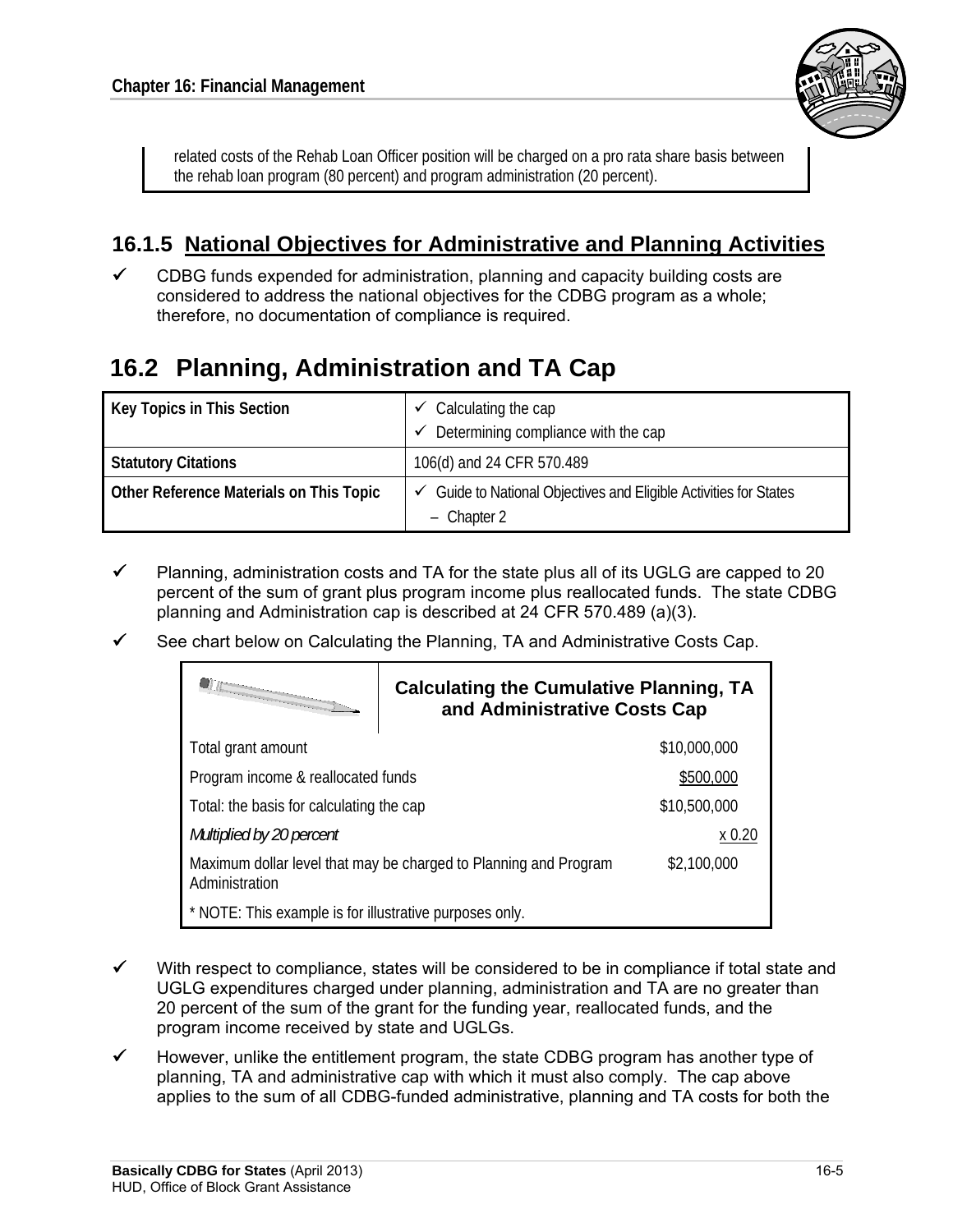

state and its UGLG. The state itself must comply with another cap on its own administrative, planning and TA costs.

- $\checkmark$  That cap is calculated as \$100,000 plus 50% of its administrative, planning and TA costs up to 3% of the grant plus program income plus reallocated costs. Note: the \$100,000 is not counted within the 3% cap.
- $\checkmark$  There are numerous implications of this cap. First, it is important to note that this cap is a subset of the 20% cap, not in addition to that cap. So, it means that CDBG-funded state costs are significantly limited.
- Second, the 50% of administrative costs above \$100,000 must be matched. Also, states are responsible for matching CDBG admin expenses dollar for dollar after the first \$100,000. So, the state must have alternate resources to create this match for the administrative, planning and TA costs.
- $\checkmark$  CDBG funds used for administration must be matched at the time the CDBG funds are drawn.
- $\checkmark$  Some States limit UGLGs to a lower percent allowance for program administration or require administration to be a local match.
- $\checkmark$  In the 2004, Congress amended HCDA to allow grantees to spend a larger percentage of CDBG dollars on either administrative/planning costs or TA. However, the total amount spent between the two categories does not exceed 3 percent of the current year's allocation + program income + reallocated funds.
- $\checkmark$  Lastly, the state may decide how to allocate the 3% among administration, TA or planning and thus the more spent on planning, for example, the less that can be spent on administration.
- $\checkmark$  Documenting compliance with the 3% cap is either cumulative, since the inception of the program for open grants from HUD, or another method that demonstrates that the requirement is met. Most states show compliance on an annual basis.
- $\checkmark$  Note that the Administration funds can be spent on any year's program activity, regardless of what program year the funds came from.
- $\checkmark$  The following are examples of calculating the 3% cap:

| <i><b>FOR EXECUTIVE CONTINUES</b></i>                                                                    | <b>Example 1: State TA and Administrative</b><br>Costs Cap: State spends 100% on admin<br>and none on TA |              |
|----------------------------------------------------------------------------------------------------------|----------------------------------------------------------------------------------------------------------|--------------|
| Total grant amount                                                                                       |                                                                                                          | \$10,000,000 |
| Program income                                                                                           |                                                                                                          | \$2,000,000  |
| Total available for admin/planning (if fund only admin) – 3% of<br>\$460,000<br>$$12,000,000 + $100,000$ |                                                                                                          |              |
| Amount that can be unmatched                                                                             |                                                                                                          | \$100,000    |
| Amount that must be matched                                                                              |                                                                                                          | \$360,000    |
| * NOTE: This example is for illustrative purposes only.                                                  |                                                                                                          |              |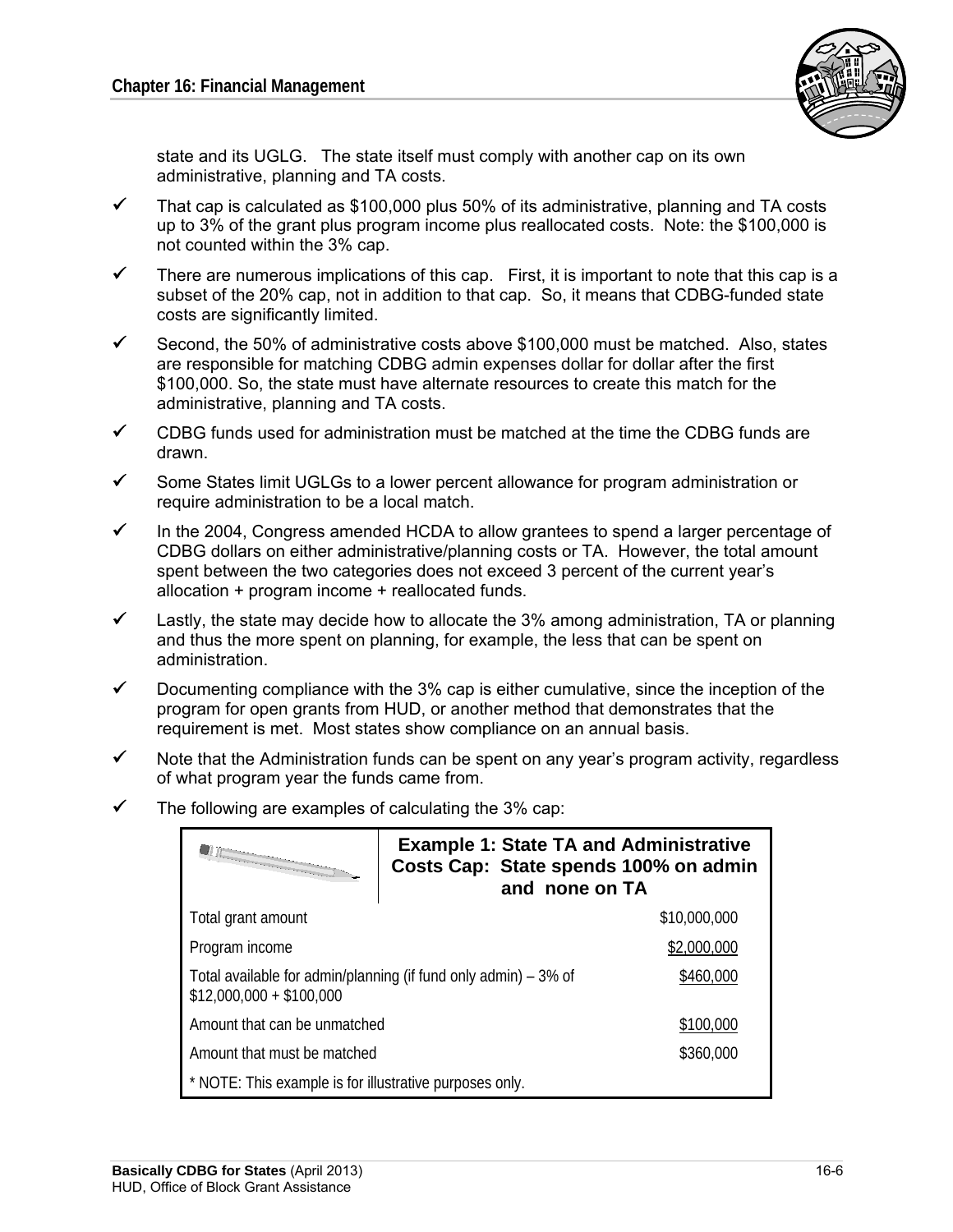

| the company of the company of the company of the company of the company of the company of the company of the company of the company of the company of the company of the company of the company of the company of the company | <b>Example 2: State TA and Administrative</b><br>Costs Cap: State spends 75% on admin<br>and 25% on TA |                                        |
|-------------------------------------------------------------------------------------------------------------------------------------------------------------------------------------------------------------------------------|--------------------------------------------------------------------------------------------------------|----------------------------------------|
| Total grant amount                                                                                                                                                                                                            |                                                                                                        | \$10,000,000                           |
| Program income                                                                                                                                                                                                                |                                                                                                        | \$2,000,000                            |
| Total available for TA -- 3% of \$10,000,000 X 25%                                                                                                                                                                            |                                                                                                        | \$75,000                               |
| Total funds available for admin $-3\%$ of \$10,000,000 plus 3% of<br>\$2,000,000 X 75% plus \$100,000                                                                                                                         |                                                                                                        | \$370,000                              |
| Amount that does not need to be matched                                                                                                                                                                                       |                                                                                                        | \$100,000 (admin)<br>$+$ \$75,000 (TA) |
| Amount that does require a match                                                                                                                                                                                              |                                                                                                        | \$270,000 (admin)                      |
| * NOTE: This example is for illustrative purposes only.                                                                                                                                                                       |                                                                                                        |                                        |

# **16.3 Pre-Award Costs**

| Key Topics in This Section              | Requirements<br><b>Waivers</b> |
|-----------------------------------------|--------------------------------|
| <b>Statutory Citations</b>              | Regulations at 570.489(b)      |
| Other Reference Materials on This Topic |                                |

- $\checkmark$  Under certain conditions, states and UGLG may incur costs prior to the effective date of their CDBG grant agreement.
- $\checkmark$  States may permit UGLGs incur project costs before a formal grant relationship between the state and the UGLG exists. If the state permits it, the UGLG can ask for reimbursement of these costs once their grant agreement is executed.
- $\checkmark$  The state or UGLG may then pay those costs (including reimbursing itself if it used its own funds to pay the costs) after the effective date of the grant agreement. However, states and UGLG should be careful to ensure that these expenditures meet all applicable CDBG and other federal requirements before reimbursing.
- $\checkmark$  States may also incur pre-award costs for their costs prior to a grant agreement with HUD.
	- For state administrative costs, the 3% administration, TA, and planning costs are accounted for within an allocation year but are considered to be "yearless". Thus states are allowed to incur these costs prior to award.
	- For project costs, it is advisable for the State to put a conditional funding clause in their agreements with UGLG and request Field Office permission prior to incurring the cost.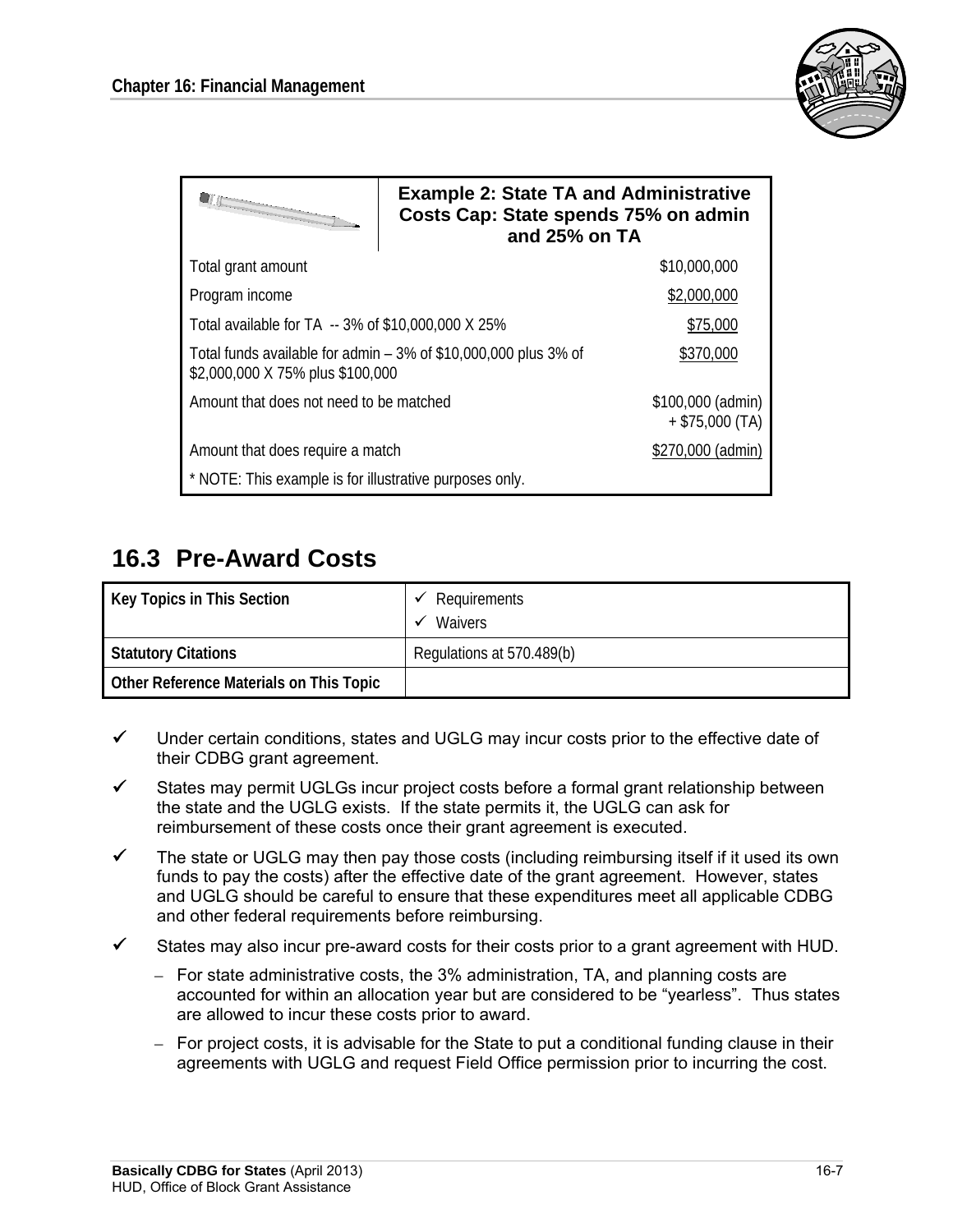

# **16.4 Float-Funded Activities**

| Key Topics in This Section              | Description of purpose                                                       |
|-----------------------------------------|------------------------------------------------------------------------------|
|                                         | Requirements                                                                 |
| <b>Statutory Citations</b>              |                                                                              |
| Other Reference Materials on This Topic | $\checkmark$ Guide to National Objectives and Eligible Activities for States |
|                                         | - Making the Most of Your CDBG Resources                                     |

- $\checkmark$  CDBG states have a line of credit that covers the amount of CDBG funds that are available for the state to expend. The state's Consolidated Plan establishes how these funds will be used.
- $\checkmark$  Sometimes, however, activities take longer to get started than initially anticipated and funds for undertaking these planned activities remain in the state's line of credit. Under this circumstance, HUD permits states to use a financing technique called float funding.
- $\checkmark$  Float loans are not an activity and not included in the list of eligible activities in the HCDA. Float loans are a financing technique that can be used for CDBG eligible activities.
- $\checkmark$  Under the float funding provision, the state uses the amount of funds available in the line of credit to fund an alternate eligible activity with the assumption that these funds will be repaid by the alternate activity and then used to fund the originally planned activity.
	- For example, assume that a UGLG plans to use \$500,000 of CDBG funds to build a new community center. However, it will take two years to conduct the environmental review, have an architect design the building, and finally initiate the construction. So, much of that \$500,000 is just sitting in the state's line of credit. Meanwhile, the state receives an application from a UGLG for a housing project which needs \$300,000 in financing. The financing will be provided under a short term rehabilitation loan that will be taken out with the proceeds from the equity syndication of low income housing tax credits over the next year. However, the state has already allocated all of its available CDBG funds to various eligible projects. So, it provides CDBG float funding to the UGLG, using \$300,000 of the \$500,000 planned for the community center. When the equity from syndication of the tax credits is received, the float loan is repaid. The program income derived from the repayment is then available to finance the community center.
- $\checkmark$  The state regulations do not address float funding but states may refer to the entitlement regulations for reference.
- All float-funded activities must meet all of the same requirements that apply to all other CDBG activities. In addition, the following requirements must be met:
	- – Float funded activities should generate sufficient program income to permit the originally planned activity to be carried out.
	- $-$  The state's program must have in place a requirement that program income from the float-funded activities must be repaid.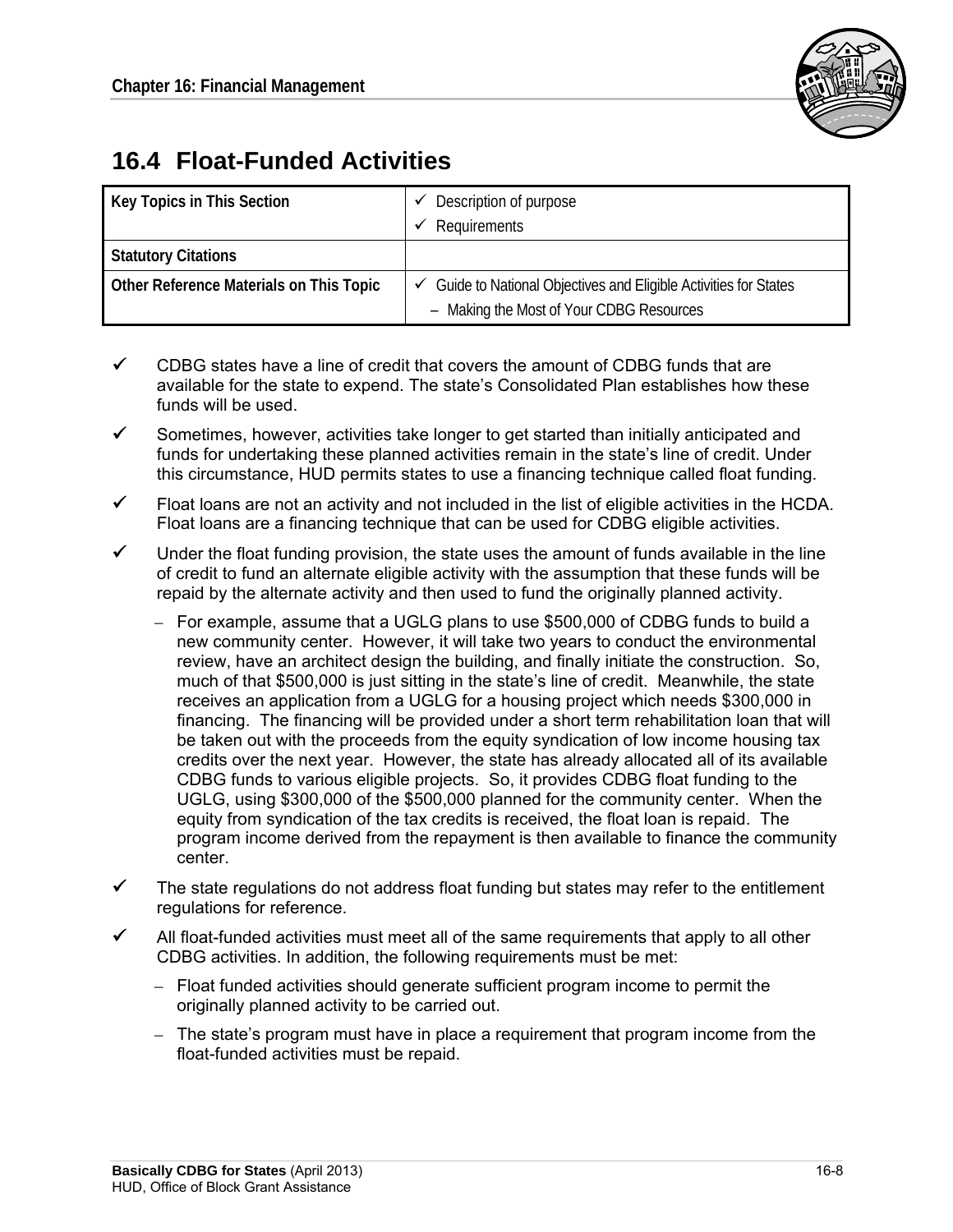

- Under normal circumstances, the state is not usually permitted to require that a UGLG return program income when the UGLG is conducting "the same activity". So, the state must narrowly define "same activity" so that the income can be returned.
- $-$  The locality must repay the program income back in time for the original activity to occur.
- The state needs a mechanism to ensure that it will definitely get its money back, such as a letter of credit or unconditional agreement from the UGLG with the float funding.
- $\checkmark$  The float-funded activity must be included in the Action Plan and Method of Distribution for the year or the Action Plan must be amended.

# **16.5 Revolving Loan Funds (RLF)**

| Key Topics in This Section              | $\checkmark$ Description of purpose<br>Requirements |
|-----------------------------------------|-----------------------------------------------------|
| <b>Statutory Citations</b>              |                                                     |
| Other Reference Materials on This Topic |                                                     |

- $\checkmark$  Revolving loan funds (RLF) are specifically allowed within the CDBG program. Many UGLG use revolving funds in conjunction with single family rehabilitation programs (as well as for other activities such as microenterprise loans).
- $\checkmark$  A revolving fund is a separate fund (independent of other CDBG program accounts) set up for the purpose of carrying out specific activities. These activities generate payments to the account for use in carrying out the same types of activities.
- Program income that is held in a revolving fund does not have to be used before grant funds are drawn down for a different type of CDBG project. However, program income in a revolving fund must be used before additional grant funds are drawn down for revolving fund activities.
- $\checkmark$  It is important to note that RLFs are funded by program income and cannot be capitalized with grant funds.
	- $-$  If the UGLG's program income is used to continue the same activity that generated it, the state must allow the UGLG to keep the program income. However, the CDBG rules apply to the re-use of the money.
	- $-$  If the UGLG is doing a different activity from that which generated the PI, the state can require it to be paid to the state but then it cannot be used for an RLF.
	- $-$  Thus the state must define "continue the same activity".
	- $\checkmark$  Repayments of funds into the RLF are CDBG program income and are subject to all CDBG and other regulatory compliance rules. Thus, the state must have a method for determining compliance.
	- $\checkmark$  States are required to set other parameters/requirements on local RLFs. However, the following are proposed rule changes to safeguard local RLFs: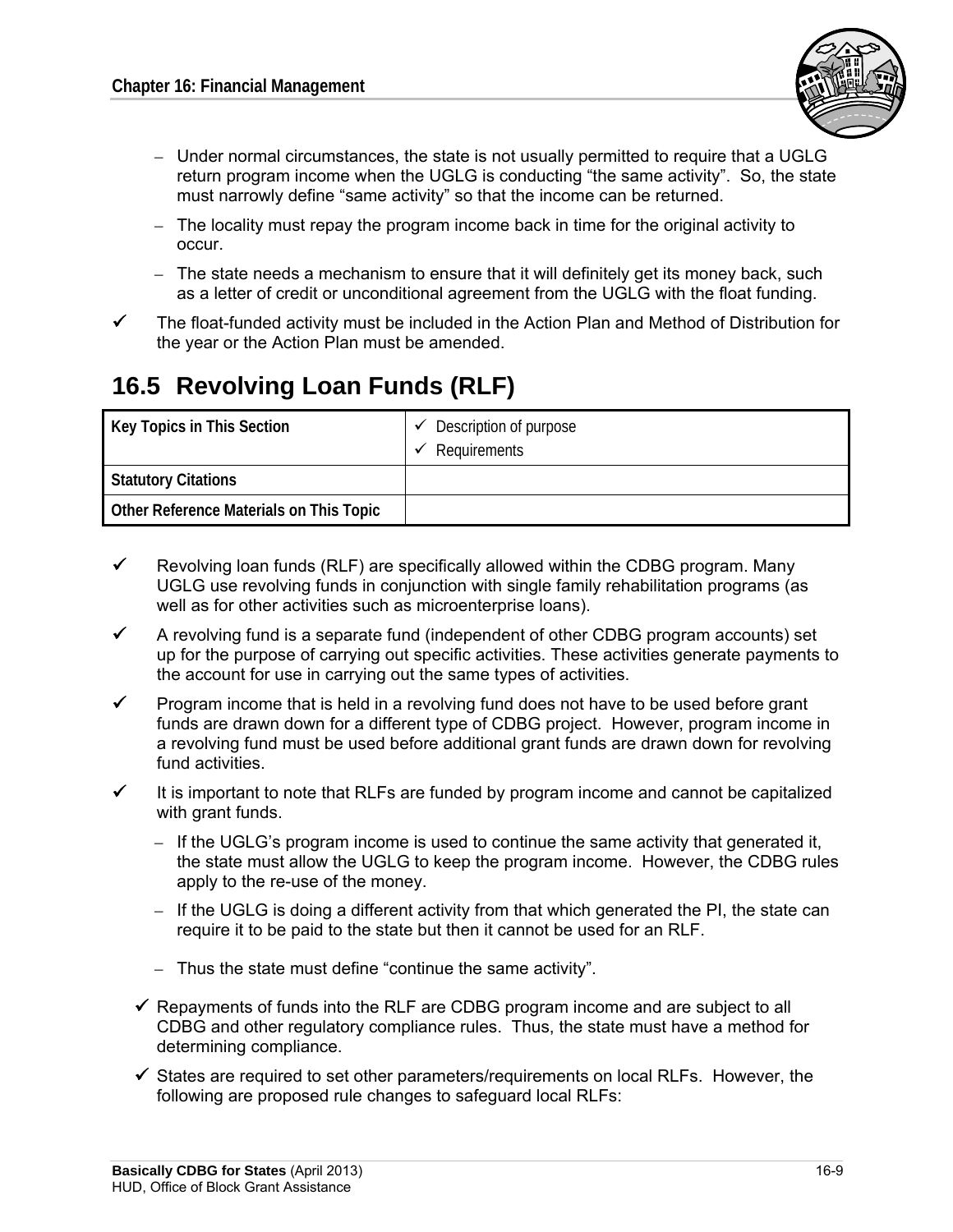

- $-$  Maintaining contractual relationship for duration of existence of program income:
- Closing out underlying activity, but requiring as a condition of close-out that the UGLG obtain advance state approval of either the UGLG's plan for use of program income, or of each use of program income by grant recipients via regularly-occurring reports and requests for approval;
- Closing out the underlying activity, but requiring that the UGLG notify the state when new program income is received; and/or
- With prior HUD approval, other approaches that demonstrate compliance.

# **16.6 State Revolving Funds (SRF)**

- $\checkmark$  A state revolving fund (SRF) is variation of the RLF concept at the state level, using program income returned to the state from state grant recipients.
- State must establish a revolving fund (usually for economic development) and the state's method of distribution must provide for this including: grant amounts, application timetable, selection criteria, etc.
- $\checkmark$  Repayments from economic development activities go into the SRF rather than into the general pool of program income received by the state.
- Repayments are used only to make new economic development grant awards.
- $\checkmark$  In the short term, SRF program income on hand at the state is used to honor funds requests from local governments for (economic development) activities funded initially out of the SRF. Funds requests for other local activities (e.g. public facilities) are paid out of "regular" state program income or via drawdown from line of credit.

# **16.7 Lump Sum Draw Downs**

| Key Topics in This Section              | Description of lump sum draw down purpose<br>Requirements |
|-----------------------------------------|-----------------------------------------------------------|
| <b>Statutory Citations</b>              |                                                           |
| Other Reference Materials on This Topic |                                                           |

- $\checkmark$  States may draw down funds from HUD in a lump sum to establish a UGLG rehabilitation fund with one or more private financial institutions for the purpose of financing eligible rehab activities. The reason UGLG may want to establish such a fund is to receive benefits (described below) from the lending institution with which it places the lump sum.
- $\checkmark$  The state regulations do not cover lump sum draw downs and so states may defer to the entitlement regulations. The regulations governing lump sum draw downs, which are located at 570.513, stipulate that:
	- $-$  The fund may be used in conjunction with various rehabilitation financing techniques, including loans, interest subsidies, loan guaranties, loan reserves, or other uses approved by HUD.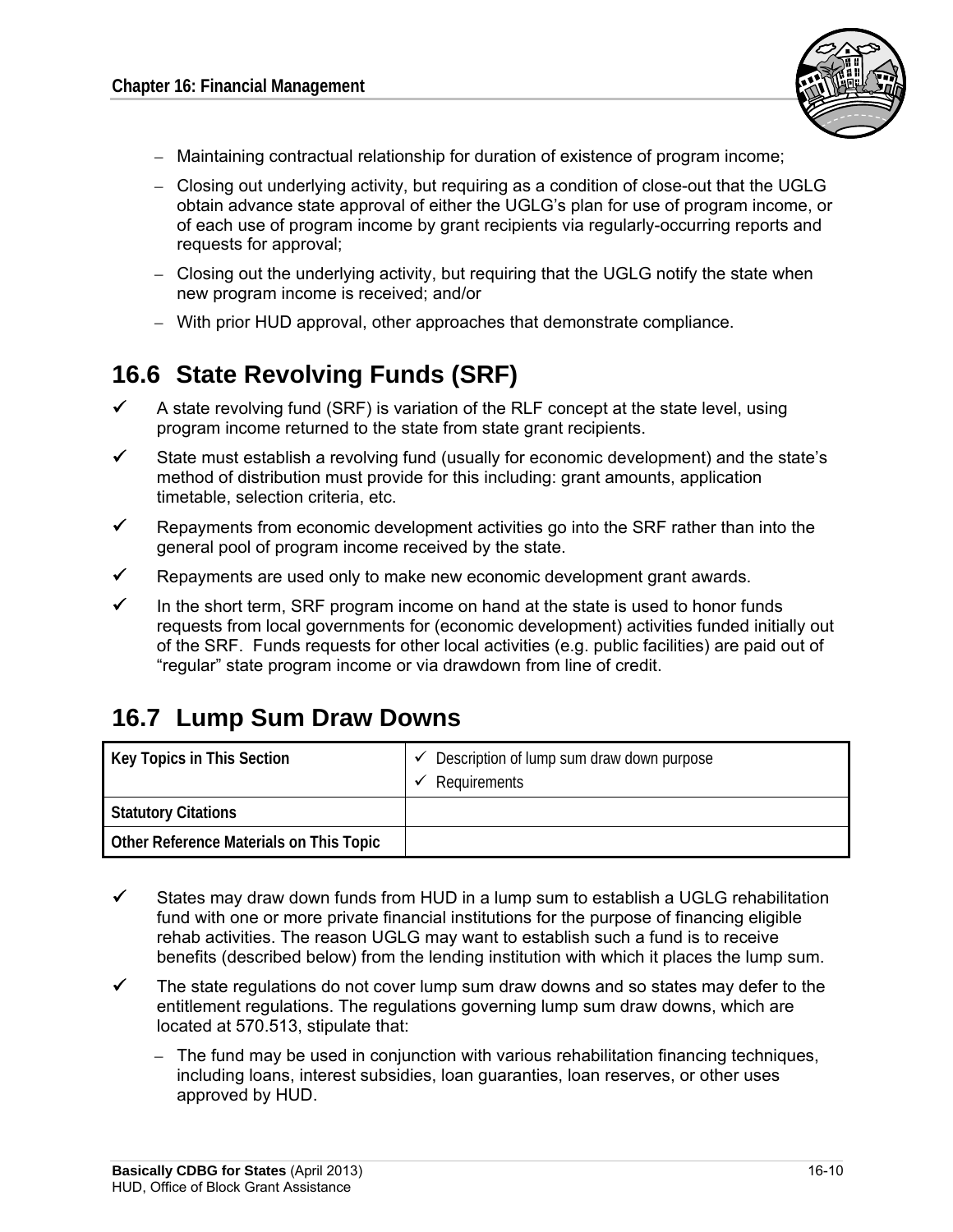

- $-$  The fund may not be used for making grants, except when grants are made to leverage non-CDBG funds.
- $\checkmark$  Lump sum draw downs are subject to the following limitations:
	- $-$  Deposits to a rehabilitation fund cannot exceed the grant amount that the state reasonably expects will be required based on either the prior level of rehabilitation activity or rehabilitation staffing and management capacity during the period specified in the agreement to undertake activities;
	- $-$  No grant funds may be deposited under this section solely for the purpose of investment, notwithstanding that the interest or other income is to be used for the rehabilitation activities; and
	- Rehab program administrative costs and the administrative costs of the financial institution may not be funded through lump sum draw down.
- $\checkmark$  The following standards apply to all lump sum draw downs of CDBG funds for rehabilitation:
	- States must execute a written agreement with one or more private financial institutions for the operation of the rehabilitation fund.
		- □ The agreement must specify:
			- The obligations and responsibilities of the parties;
			- The terms and conditions on which CDBG funds are to be deposited and used or returned;
			- The anticipated level of rehabilitation activities by the financial institution;
			- The rate of interest and other benefits to be provided by the financial institution, in return for the lump sum deposit;
			- The agreement must provide that the rehabilitation fund may only be used for authorized activities during a period of no more than two years; and
			- • Such other terms as are necessary for compliance with the provisions of this section.
		- The lump sum deposit shall be made only after the agreement is fully executed.
		- D Upon execution of the agreement, a copy must be provided to the HUD field office for its record and use in monitoring. Modifications made during the term of the agreement must also be provided to HUD.
	- The CDBG regulations include time limits on the use of funds deposited:
		- □ The use of funds for rehabilitation financing assistance must start (i.e., the first loan must be made, subsidized or guaranteed) within 45 days of the deposit; and
		- Substantial disbursements from the fund must occur within 180 days of the receipt of the deposit.
	- Deposited funds or program income derived from deposited funds may be used to subsidize or guarantee repayments of rehab loans made with non-CDBG funds *but* the rehabilitation activity would be considered to be CDBG-assisted and subject to the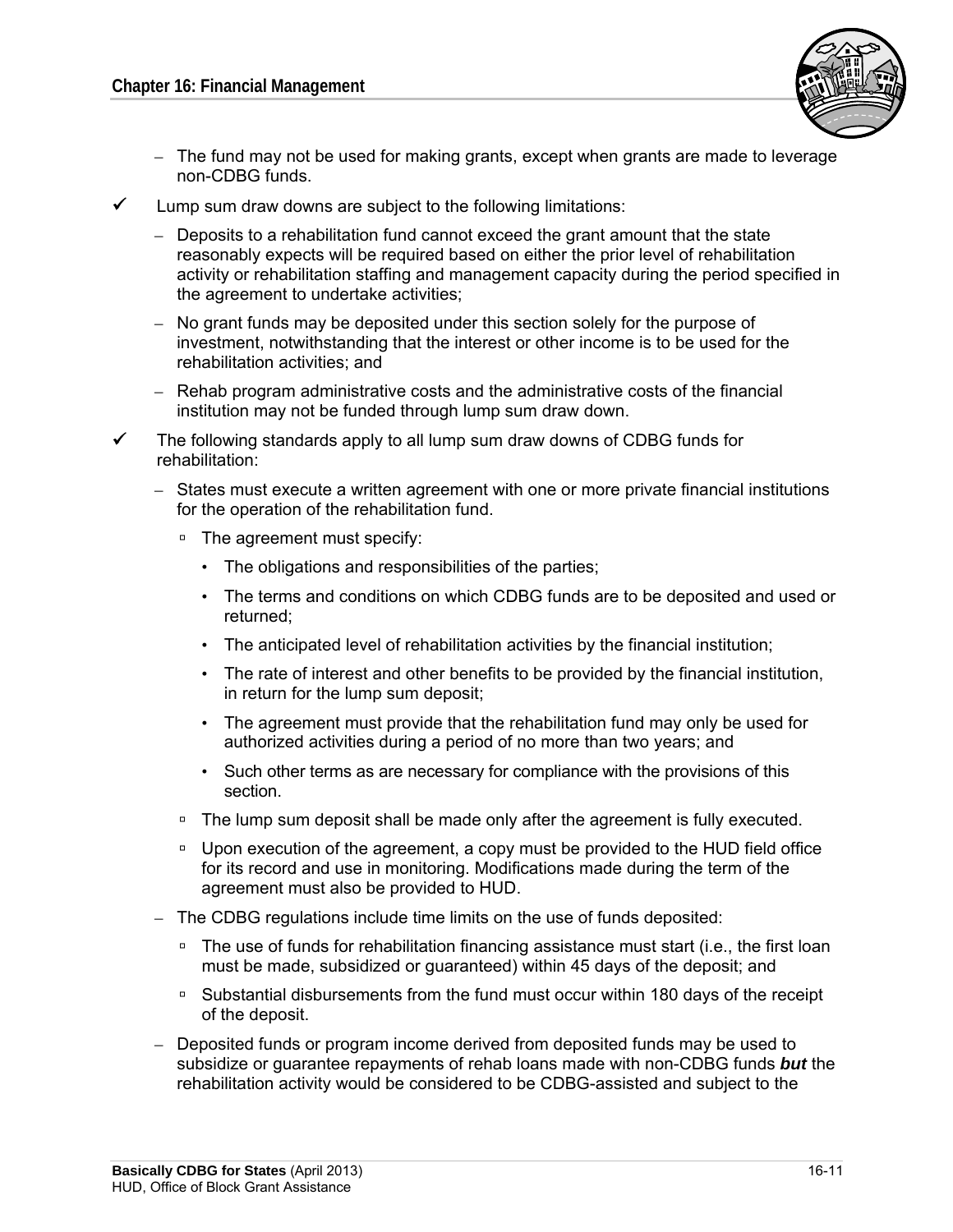

requirements applicable to the type of activity undertaken. (NOTE: The repayment of the non-CDBG funds is not considered program income.)

- The private financial institution receiving the lump sum deposits must provide specific consideration to the state in exchange for such deposits. The minimum requirements for such benefits are as follows:
	- States shall require the financial institution to pay interest on the lump sum deposit;
	- □ The interest rate paid by the financial institution shall be no more than three points below the rate on one year Treasury obligations at constant maturity;
	- □ When an agreement sets a fixed interest rate for the entire term of the agreement, the rate should be based on the rate at the time the agreement is executed;
	- □ The agreement may provide for an interest rate that would fluctuate periodically during the term of the agreement, but at no time shall the rate be established at more than three points below the rate on one year Treasury obligations at constant maturity;
- In addition to the payment of interest, at least one of the following benefits must be provided by the financial institution:
	- Leverage of the deposited funds so that the financial institution commits private funds for loans in the rehabilitation program in an amount substantially in excess of the amount of the lump sum deposit;
	- Commitment of private funds by the financial institution for rehabilitation loans at below market interest rates, at higher than normal risk, or with longer than normal repayment periods; or
	- Provision of administrative services in support of the rehabilitation program by the participating financial institution at no cost or at lower than actual cost.
- Interest earned on lump sum deposits and payments on loans made from such deposits are considered program income. During the period of the agreement, program income must be used for rehabilitation activities in accordance with the requirements covering the rehabilitation fund.
- States must provide the HUD field office with written notification of the amount of funds to be distributed to a private financial institution before the distribution occurs.

# **16.8 Timely Distribution of Funds**

 $\checkmark$  A very important concept in administering CDBG activities is planning for the timely distribution of funds. This section highlights those rules.

| Key Topics in This Section                        | Timely distribution of CDBG funds                                                                                                                                                                                                                |
|---------------------------------------------------|--------------------------------------------------------------------------------------------------------------------------------------------------------------------------------------------------------------------------------------------------|
| <b>Statutory Citations</b>                        | 104(e)(2)                                                                                                                                                                                                                                        |
| <b>Other Reference Materials</b><br>on This Topic | $\checkmark$ Ensuring CDBG Subrecipient Timeliness - Guidelines for State Selection,<br>Management, and Oversight in the Community Development Block Grant Program<br>http://www.hud.gov/offices/cpd/communitydevelopment/library/timeliness.pdf |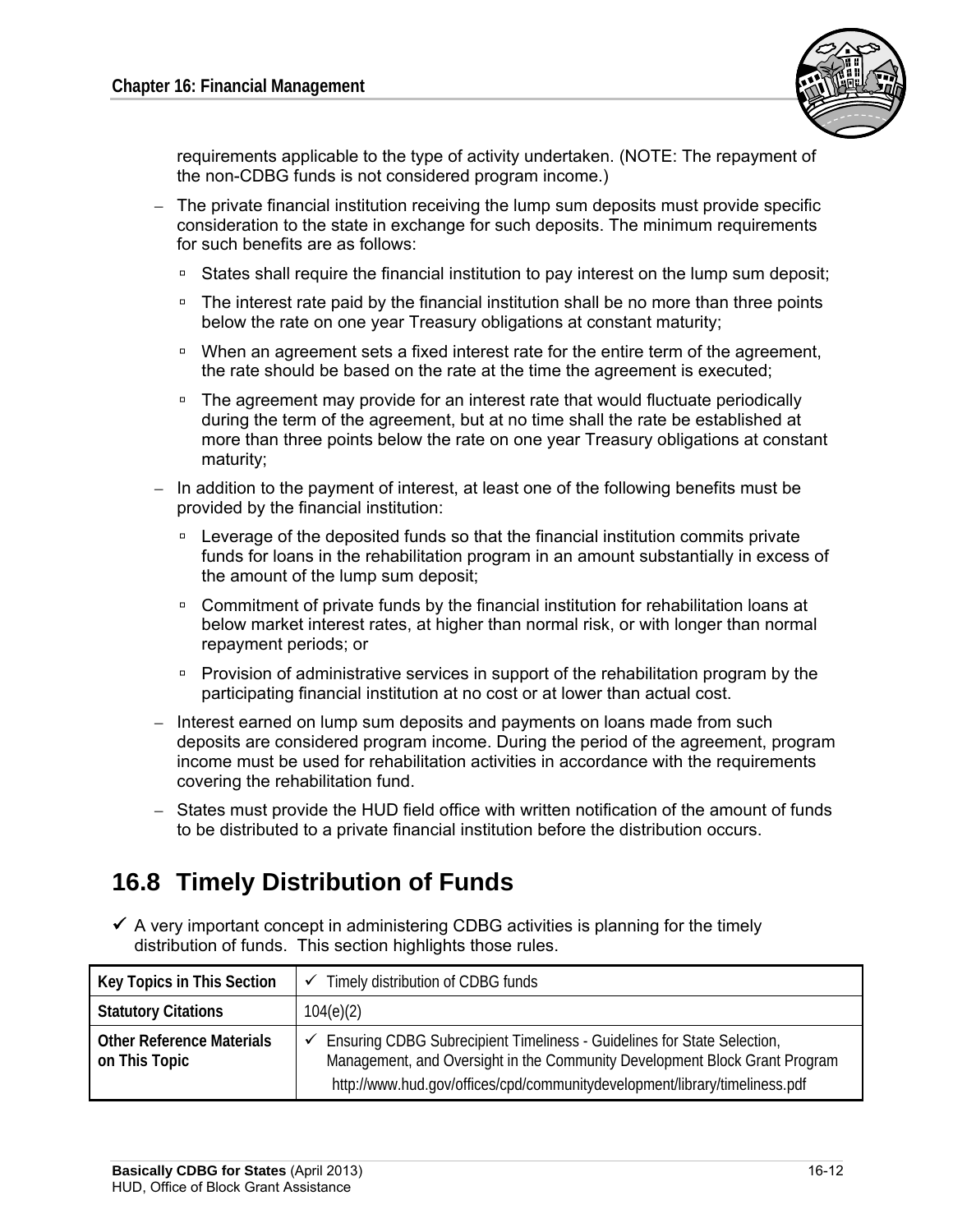

|  | Keeping CDBG Funds Moving Guidelines for managing your overall Community<br>Development Block Grant Program in a timely manner |
|--|--------------------------------------------------------------------------------------------------------------------------------|
|  | http://www.hud.gov/offices/cpd/communitydevelopment/library/keepfundsmoving.pdf                                                |
|  | Methods for Improving Timely Performance for the State Community Development<br><b>Block Grant Program</b>                     |
|  | http://www.hud.gov/offices/cpd/communitydevelopment/library/statetimeliness.pdf                                                |
|  | $\checkmark$ CPD Notice 06-12: Timely distribution of State CDBG Funds                                                         |
|  | CPD Notice10-03                                                                                                                |
|  |                                                                                                                                |

- $\checkmark$  Timeliness refers to how quickly the state is able to commit and expend CDBG funds. Since federal program budgets are tight all across the government and since there is a huge need for community development programs, it is vital that CDBG states make every effort to quickly distribute and use their funds.
- $\checkmark$  Under the state program, timeliness is defined as:
	- $-$  A state annual grant (excluding state administration) has been obligated and announced to UGLG within 15 months of the state signing its grant agreement with HUD.
	- $-$  In addition, HUD encourages states to adopt a goal of obligating and announcing 95 percent of funds to UGLG within 12 months of signing the grant agreement with HUD.
- $\checkmark$  "Obligation and announced" means the date on which the state officially announces the selection of its awards to its UGLG. Obligated can be defined by any of the following, for example:
	- Contract;
	- Letter;
	- Press release;
	- – News announcement; or
	- Public notice.
- $\checkmark$  States should also be able to demonstrate that program income and recaptured funds are distributed as soon as possible under the method of distribution.
- $\checkmark$  There is currently no timely expenditure regulatory requirement for the State CDBG program in either the statute or the regulation. However, such a requirement may be established in the future as there is Congressional interest in appropriated funds not spent.
- $\checkmark$  HUD tracks state expenditures through the Line of Credit Control System (LOCCS) and it is reported monthly to states. On this State Report, the two most significant indicators are the following (see exhibit 16-1):
	- The "Ratio of Unexpended Funds to Grant" This shows in a bar-graph format the number of years of funds that are unexpended in terms of the latest grant amount. States should pay careful attention to the trend of this ratio; is the ratio increasing over time (not favorable) or decreasing (favorable)? A ratio that increases from year to year because funds in the line of credit are increasing may be an indicator that projects are not on schedule.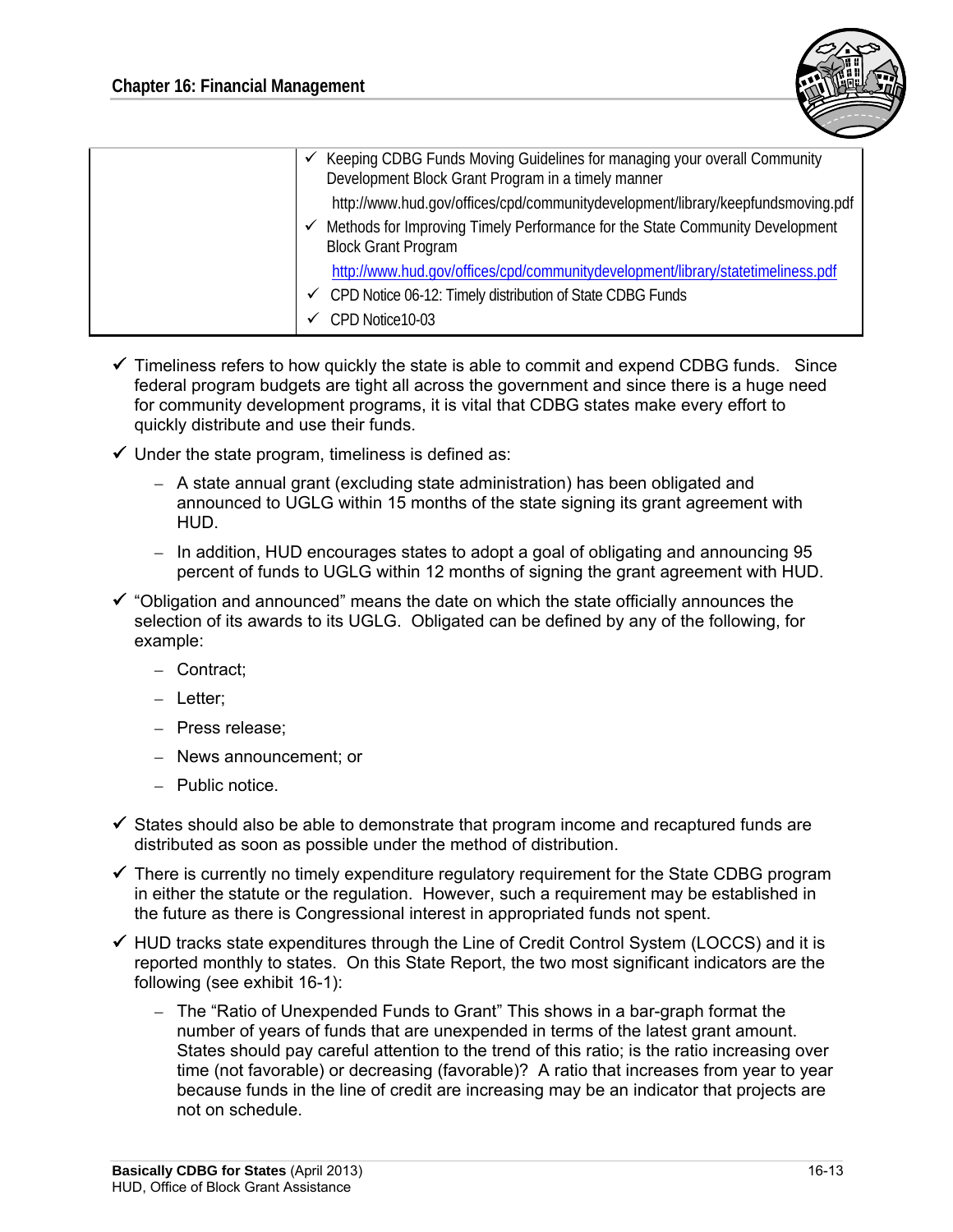

- The "Ratio of Funds Expended in the Last 12 Months to Grant" portrays a State's drawdown rate in the last 12-month period compared to the latest grant amount. If the ratio is less than 1.0, the State is spending less than 1 year's worth of money per year and the "Ratio of Unexpended Funds to Grant" will eventually increase. Conversely, if the ratio is greater than 1.0, the State is spending more than 1 year's worth of money per year and the "Ratio of Unexpended Funds to Grant" will eventually decrease. Thus, a spending ratio of 1.0 or above will assure that excess funds do not accumulate in the State's line of credit.



#### **Exhibit 16-1: Sample State Report**

 There are two other reports that are also available to HUD: the Expenditure Report and National Chart. These reports are used to also track state expenditure progress and identify potential issues. States may work with their Local HUD Field Office to obtain these reports and track their timely progress.

- $\checkmark$  A state's program design can also affect timely expenditures including program year start date, method of distribution, state laws and requirements, and the types of activities. The following are examples of ways in which states have ensured funds are spent quickly:
	- Holding 2 years competition at same time;
	- Separating planning from construction grants for large projects;
	- – Requiring Environmental review to be complete at time of application; and/or
	- $-$  Requiring specific performance / time-frame goals as condition for keeping grant.
- $\checkmark$  Refer to the "Methods for Improving Timely Performance" booklet (noted above in resources) for a detailed discussion about how program design can affect timeliness.
- $\checkmark$  Additional guidance on timeliness is also available in CPD Notice 05-06.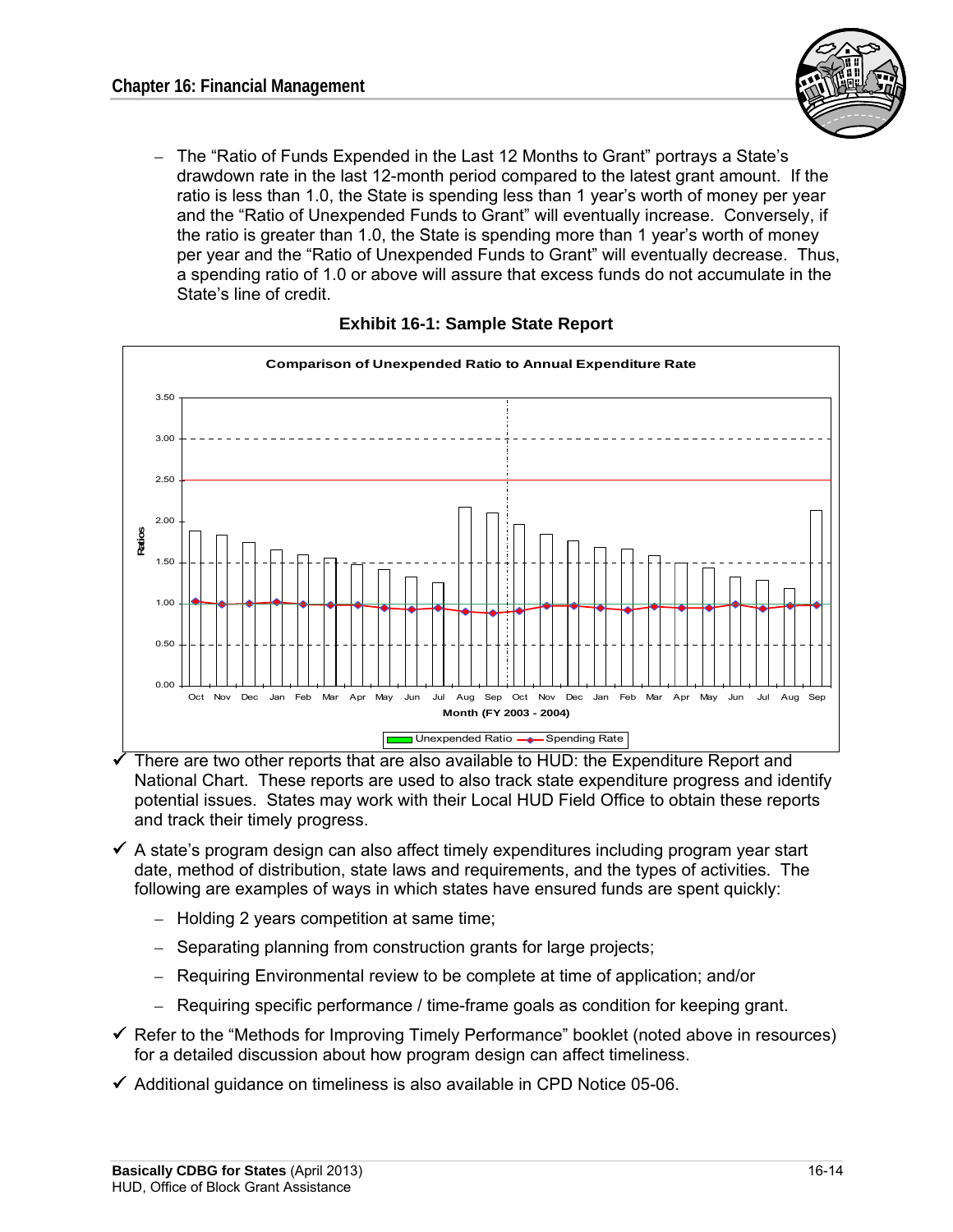

# **16.9 Program Income**

| Key Topics in This Section              | Definition<br>Remission       |
|-----------------------------------------|-------------------------------|
| <b>Statutory Citations</b>              | Regulations at 570.489(e)     |
| Other Reference Materials on This Topic | $\checkmark$ CPD Notice 04-11 |

- **Program Income Defined:** Program income is the gross income received by the state and its UGLG directly generated from the use of CDBG funds.
	- Program income includes:
		- **Proceeds from the sale or lease of property purchased or improved with CDBG** funds;
		- □ Proceeds from the sale or lease of equipment purchased with CDBG funds;
		- □ Gross income from the use or rental of real or personal property acquired, constructed or improved by the state (or a UGLG), less costs incidental to the generation of income;
		- □ Payments of principal and interest on loans made using CDBG funds;
		- □ Proceeds from the sale of loans or obligations secured by loans made with CDBG funds;
		- □ Interest earned on an RLF pending its disposition;
		- □ Interest earned on program income;
		- □ Funds collected through special assessments on properties not owned and occupied by LMI households in order to recover the CDBG portion of a public improvement.
		- **UGLG or subgrantee income from an ownership interest in a for-profit entity that** was assisted with CDBG.
	- Program income does not include:
		- □ Any income received in a single year by a UGLG and its subgrantees, that does not exceed \$35,000; and
		- Amounts generated and kept by a nonprofit development organization under 105(a)(15) under the statute.
	- .Program income paid to the state is always program income and is not subject to the \$35,000 exclusion and must be distributed under the method of distribution.
	- $-$  The state program income should be distributed, as feasible, prior to additional draws from Treasury.
	- $-$  Program income retained by the UGLG is:
		- □ Treated as additional CDBG funds subject to all requirements;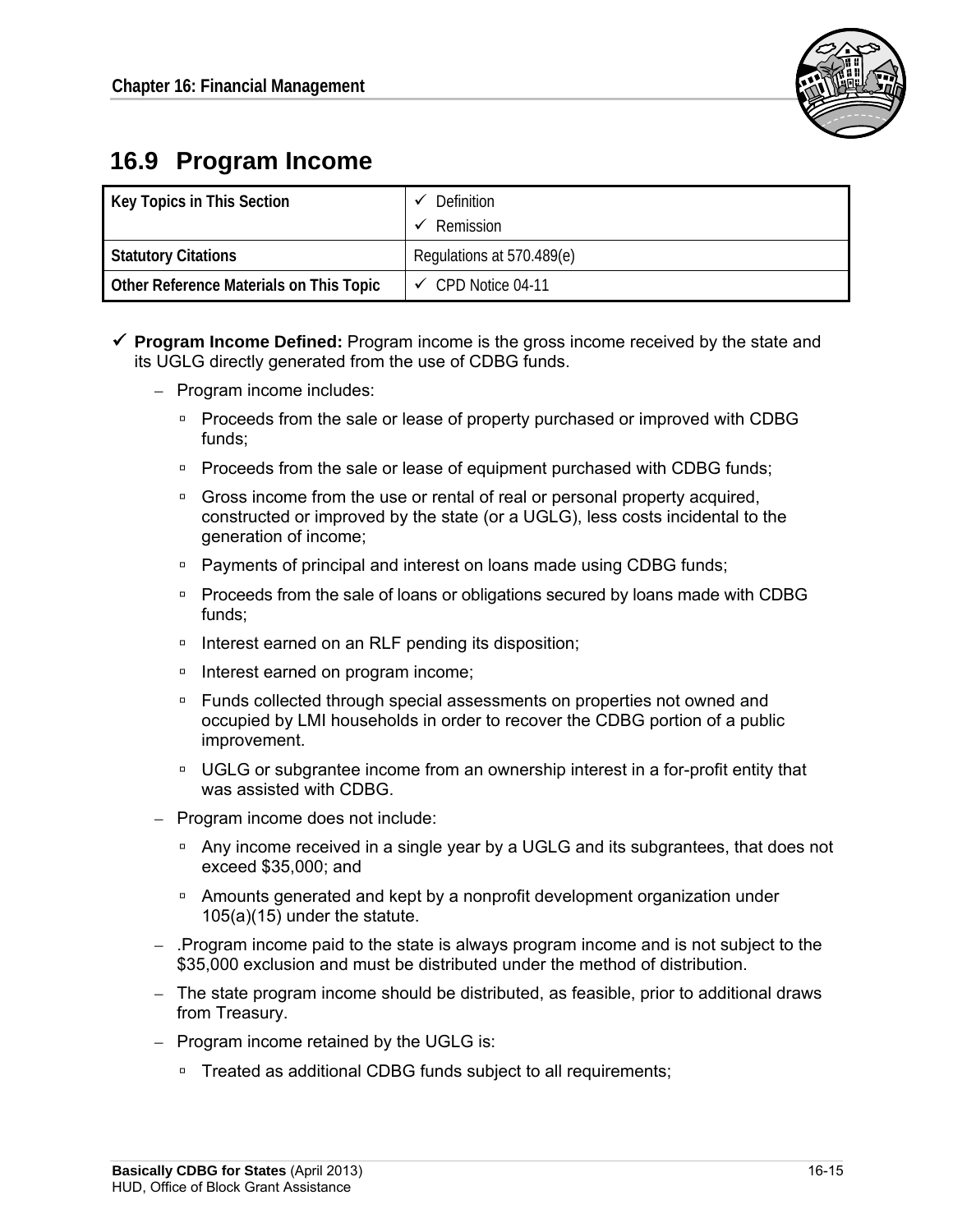

- □ Unless the funds are in an RLF, these funds must be used before requesting additional draws from the state.
- □ States must allow the UGLG to keep the program income if it will be used to continue the same activity.
- $\checkmark$  See the program income case studies at the end of this chapter.

## **16.10 Uniform Administrative Requirements**

| Key Topics in This Section       | $\checkmark$ Fiscal Controls and Accounting Procedures                                                           |  |
|----------------------------------|------------------------------------------------------------------------------------------------------------------|--|
|                                  | $\checkmark$ Cost Principles                                                                                     |  |
|                                  | - Cost reasonableness                                                                                            |  |
|                                  | - Cost allowability                                                                                              |  |
|                                  | Cost allocation                                                                                                  |  |
|                                  | - Indirect costs                                                                                                 |  |
|                                  | ✔ Standards for Financial Management Systems                                                                     |  |
|                                  | - Internal controls                                                                                              |  |
|                                  | - Budget controls                                                                                                |  |
|                                  | - Accounting controls                                                                                            |  |
|                                  | - Cash management                                                                                                |  |
|                                  | $\checkmark$ Audits                                                                                              |  |
|                                  | - Type/level of audit required                                                                                   |  |
|                                  | - Scope of audits                                                                                                |  |
|                                  | - Auditor selection/procurement                                                                                  |  |
|                                  | - Audit costs                                                                                                    |  |
|                                  | - Audit review and resolution                                                                                    |  |
| <b>Statutory Citations</b>       | $\checkmark$ 24 CFR 570.489                                                                                      |  |
| <b>Other Reference Materials</b> | $\checkmark$ 24 CFR Part 85                                                                                      |  |
| on This Topic                    | OMB Circular A-87<br>✓                                                                                           |  |
|                                  | OMB Circular A-133<br>$\checkmark$                                                                               |  |
|                                  | State Audit Requirements Memo<br>✓                                                                               |  |
|                                  | http://www.hud.gov/offices/cpd/communitydevelopment/programs/stateadmin/CD<br>BG-memo-single-audit-act-regts.pdf |  |
|                                  | $\checkmark$ CDBG - Toolkit on Crosscutting Issues                                                               |  |
|                                  | http://www.hud.gov/offices/cpd/communitydevelopment/toolkit/index.cfm                                            |  |

- $\checkmark$  The CDBG regulations require that states and UGLG that are governmental entities or public agencies adhere to certain administrative requirements. These requirements include: OMB Circular A-87 "Cost Principles for State, Local and Indian Tribal Governments"—This circular establishes principles and standards for determining allowable costs under Federal grants.
- $\checkmark$  Non-profits are required to comply with the following uniform administrative requirements: OMB Circular A-122 "Cost Principles for Non-Profit Organizations" or, for institutions of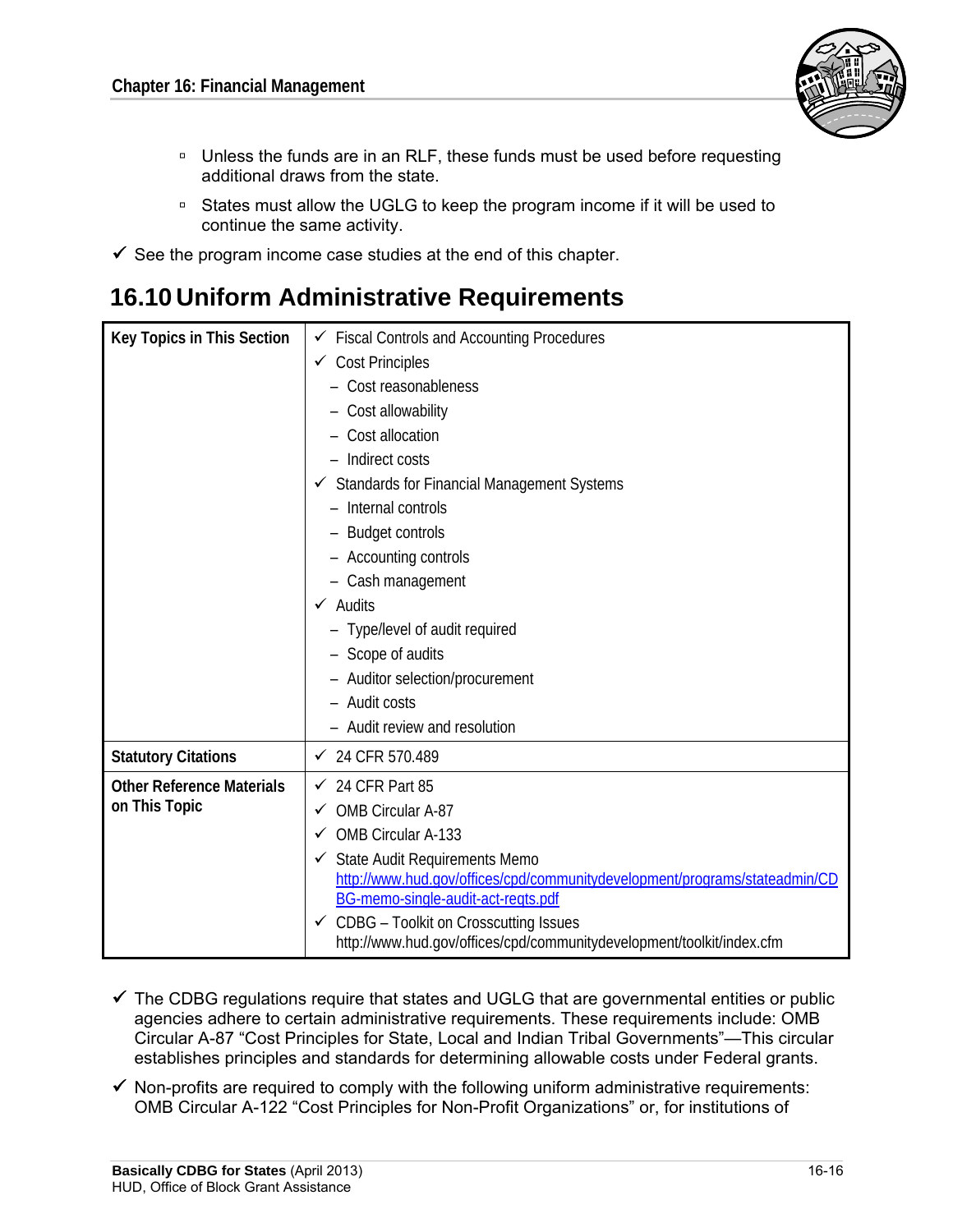

higher education, OMB Circular A-21 "Cost Principles for Educational Institutions"—This circular establishes principles for determining allowable costs under grants, contracts and other agreements with nonprofit organizations.

 $\checkmark$  In addition, local governments and nonprofit organizations are required to comply with OMB Circular A-133 "Audits of Institutions of States, Local Governments and Nonprofit Institutions".

## **16.10.1 Fiscal Controls and Accounting Procedures**

- $\checkmark$  The CDBG regulations also prescribe the fiscal controls and accounting procedure requirements for states and UGLGs. How these controls and procedures are implemented is primarily state choice, with HUD-specified minimum standards and options. Minimum Standards for expending and accounting for funds must be available for inspection, and adequate to ensure that State CDBG funds are:
	- $-$  Used in compliance with statute and regulations,
	- Only spent for reasonable and necessary costs of operating eligible programs, and
	- NOT used to carry out other responsibilities of state and local governments.
- $\checkmark$  State Options States may choose from these fiscal and administrative requirements:
	- $-$  The State's own existing requirements,
	- – Adopting new ones, or
	- Applying 24 CFR part 85.

## **16.10.2 Cost Principles**

#### **Cost Allowability**

- $\checkmark$  OMB Circulars A-87 (state and local governments) and A-122 (nonprofits) provide basic guidelines for determining whether a cost is allowable.
- $\checkmark$  To be allowable under CDBG (and other federal programs), cost must meet the following general criteria:
	- Be necessary and reasonable for proper and efficient performance and administration of the federal award;
	- Be allocable to the federal award under the provisions of the OMB circulars (see below);
	- Be authorized or not prohibited under state or local laws or regulations;
	- Conform to any limitations or exclusions set forth in the OMB circulars, federal laws, terms and conditions of the federal award, or other governing regulations as to types or amounts of cost items;
	- Be consistent with policies, regulations and procedures that apply uniformly to both federal awards and other activities of the governmental unit;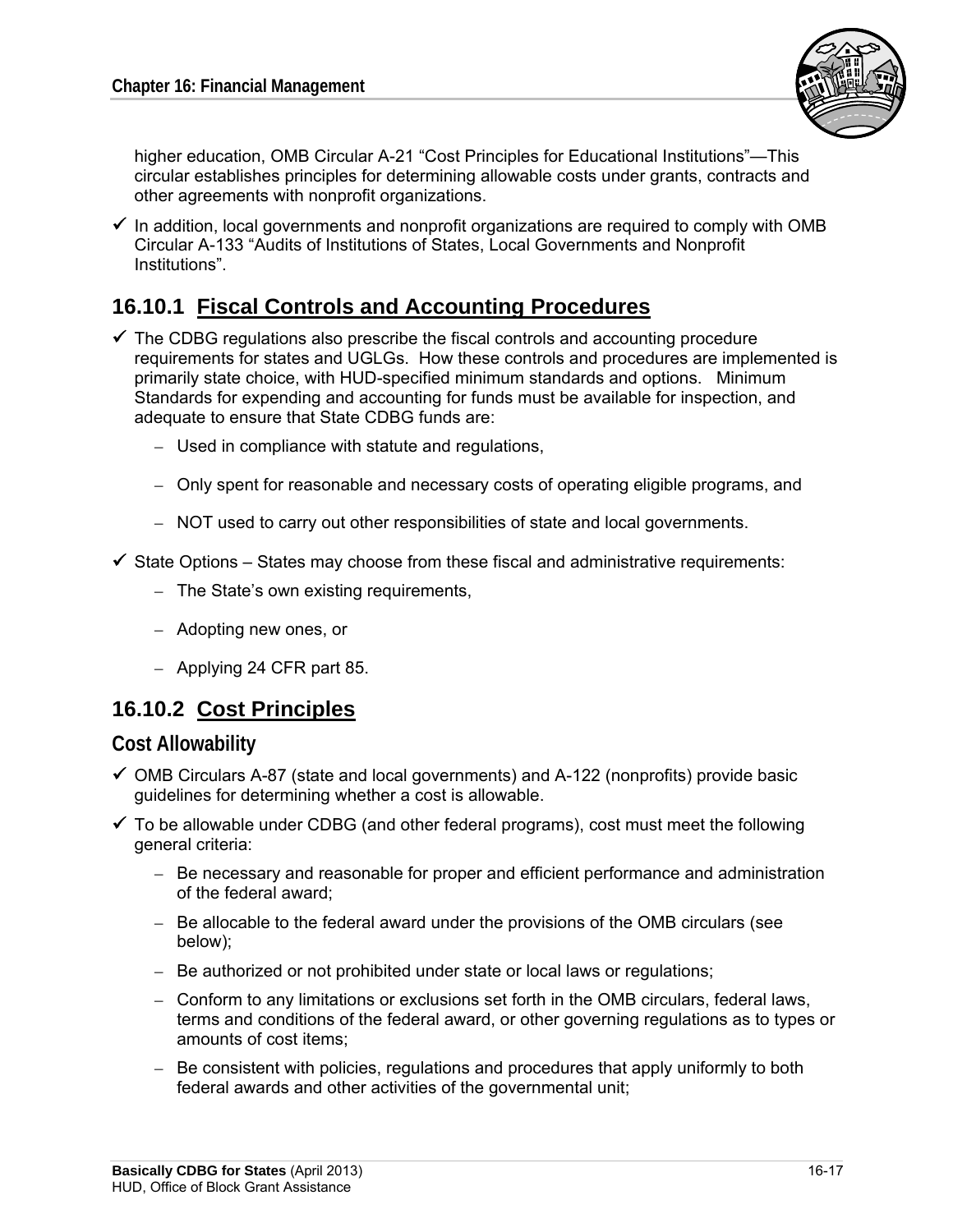

- Be accorded consistent treatment; a cost may not be assigned to the CDBG program as a direct cost if any other cost incurred for the same purpose in like circumstances has been allocated to the program as an indirect cost;
- $-$  Be determined in accordance with generally accepted accounting principles;
- Not be included as a cost or used to meet cost sharing or matching requirements of any other federal award in either the current or a prior period, except as specifically provided by federal law or regulation;
- $-$  Be the net of applicable credits (that is, any credits such as discounts or price adjustments must be deducted from the total costs charged); and
- Be adequately documented.
- $\checkmark$  The OMB circulars also contain a "selected" list of costs that are allowable or unallowable. However, the fact that an item of cost is not included does not mean it's unallowable. Rather the cost's allowability is determined by reference to the basic guidelines.

### **Cost Allocation**

- $\checkmark$  As mentioned previously, costs charged to CDBG must also be allocable to the CDBG program. A cost is allocable if it:
	- Is treated consistently with other costs incurred for the same purpose in like circumstances (i.e., states/UGLG must treat costs consistently for all grant programs); and
		- $\blacksquare$  Is incurred specifically for the CDBG program;
		- □ Benefits both the CDBG program and other work and can be distributed in reasonable proportion to the benefits received; or
		- □ Is necessary to the overall operation of the organization, although a direct relationship to any particular cost objective cannot be shown.
- $\checkmark$  Any costs allocable to a particular federal award or cost objective (such as CDBG) may not be charged to other federal awards to overcome funding deficiencies, to avoid restrictions imposed by law or the terms of the federal award, or for other reasons.

### **Indirect Costs - OMB Circular A-87 (State and Local Governments)**

- $\checkmark$  OMB Circular A-87 requires that governmental entities support indirect costs with a cost allocation plan or an indirect cost proposal prepared in accordance with the circular. Indirect costs should be allocated in a manner which will result in the grant program bearing its fair share of total indirect costs.
	- A **central service cost allocation plan** is required if the local government has indirect costs resulting from centralized services that will be charged to federal awards.
		- A central service cost allocation plan, for the purposes of local governments, refers to a description of a process whereby services provided on a centralized basis (e.g., motor pools, computer centers, purchasing and accounting services) can be identified and assigned to benefited departments/agencies (e.g., the department/agency administering the CDBG program) on a reasonable and consistent basis.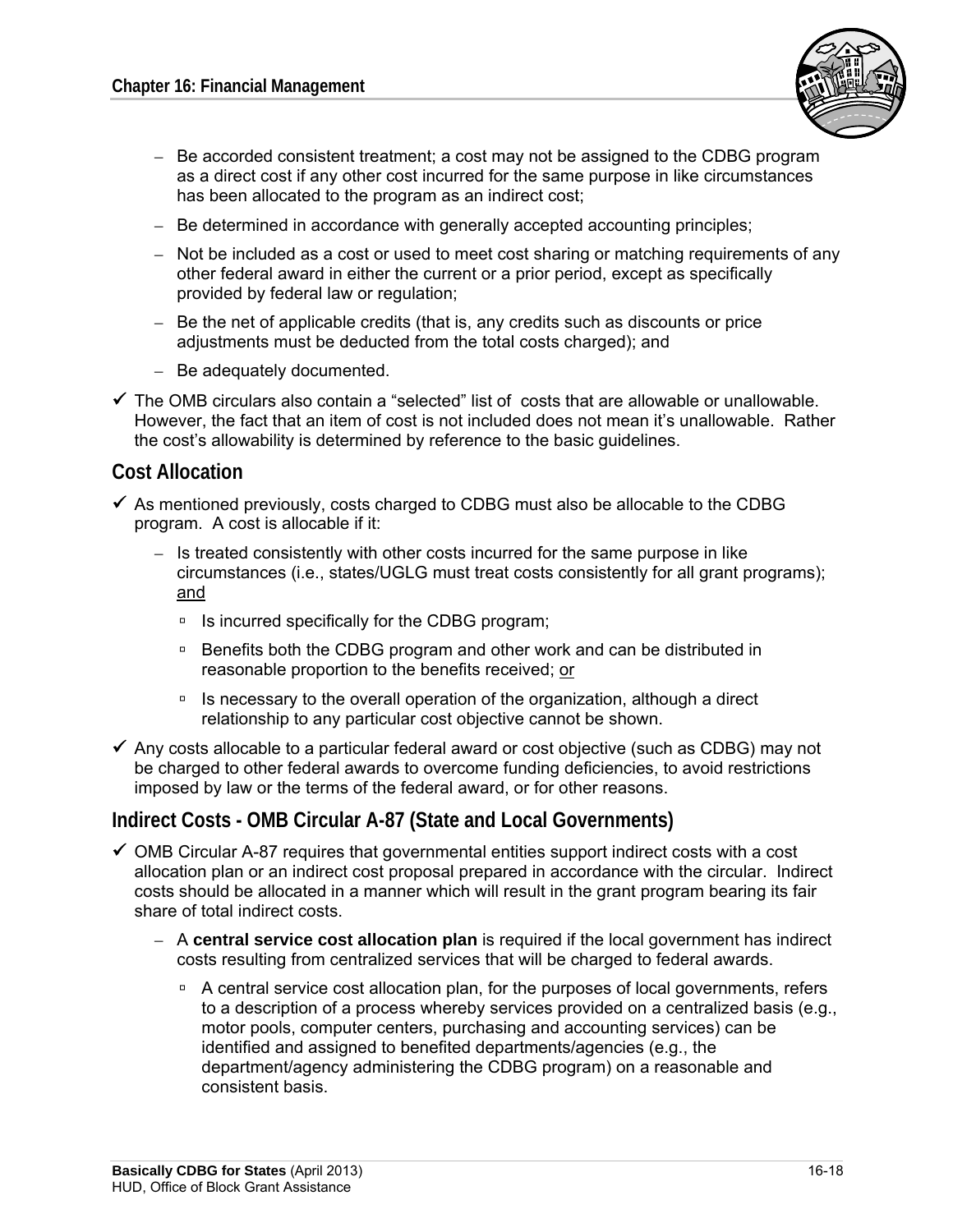

- □ Refer to Attachment C of OMB Circular A-87 for additional information.
- An **indirect cost proposal** is required if the local government has indirect costs resulting from centralized services that will be charged to federal awards and other indirect costs originating in various departments/agencies carrying out federal awards.
	- An indirect cost proposal is the documentation prepared by a governmental entity to substantiate its request for the establishment of an indirect cost rate. This rate, expressed in percentage terms, is applied to direct costs in order to determine the amount of reimbursement a state can obtain for indirect costs.
	- □ For instructions on preparing indirect cost proposals, refer to Attachment E of OMB Circular A-87.

### **Indirect Costs - OMB Circular A-122 (Nonprofits)**

- $\checkmark$  Under OMB Circular A-122, there are three methods nonprofits are required to utilize for allocating indirect costs. Each method is applicable to certain specific circumstances.
	- $-$  Simplified allocation method:
		- □ Used when a nonprofit organization has only one major function, or where all its major functions benefit from its indirect costs to approximately the same degree.
		- □ The indirect cost rate is calculated by separating the organization's total costs for the base period (e.g., fiscal year) as either direct or indirect, and dividing the total allowable indirect costs by an equitable distribution base (total direct costs, direct salaries or other equitable distribution base).
	- Multiple allocation base method:
		- □ Used when major functions benefit in varying degrees from indirect costs.
		- Costs are separated into distinct groupings, and each grouping is then allocated to benefiting functions by means of a base which best measures relative benefits. An indirect cost rate must be developed for each grouping.
	- Direct allocation method:
		- □ This method may be used for those nonprofits that treat all costs as direct costs *except* general administration and general expenses.
		- □ These joint costs are prorated individually as direct costs to cost objectives using a base most appropriate to the particular cost being prorated. The base must be established in accordance with reasonable criteria and must be supported by current data.
- $\checkmark$  Indirect cost rates determined through one of the three prescribed methods must be submitted to and approved by the federal agency that provides the largest dollar value of funds to the nonprofit.
- $\checkmark$  A written agreement is executed between the nonprofit and the approving federal agency signifying the approval of the proposed indirect cost rate.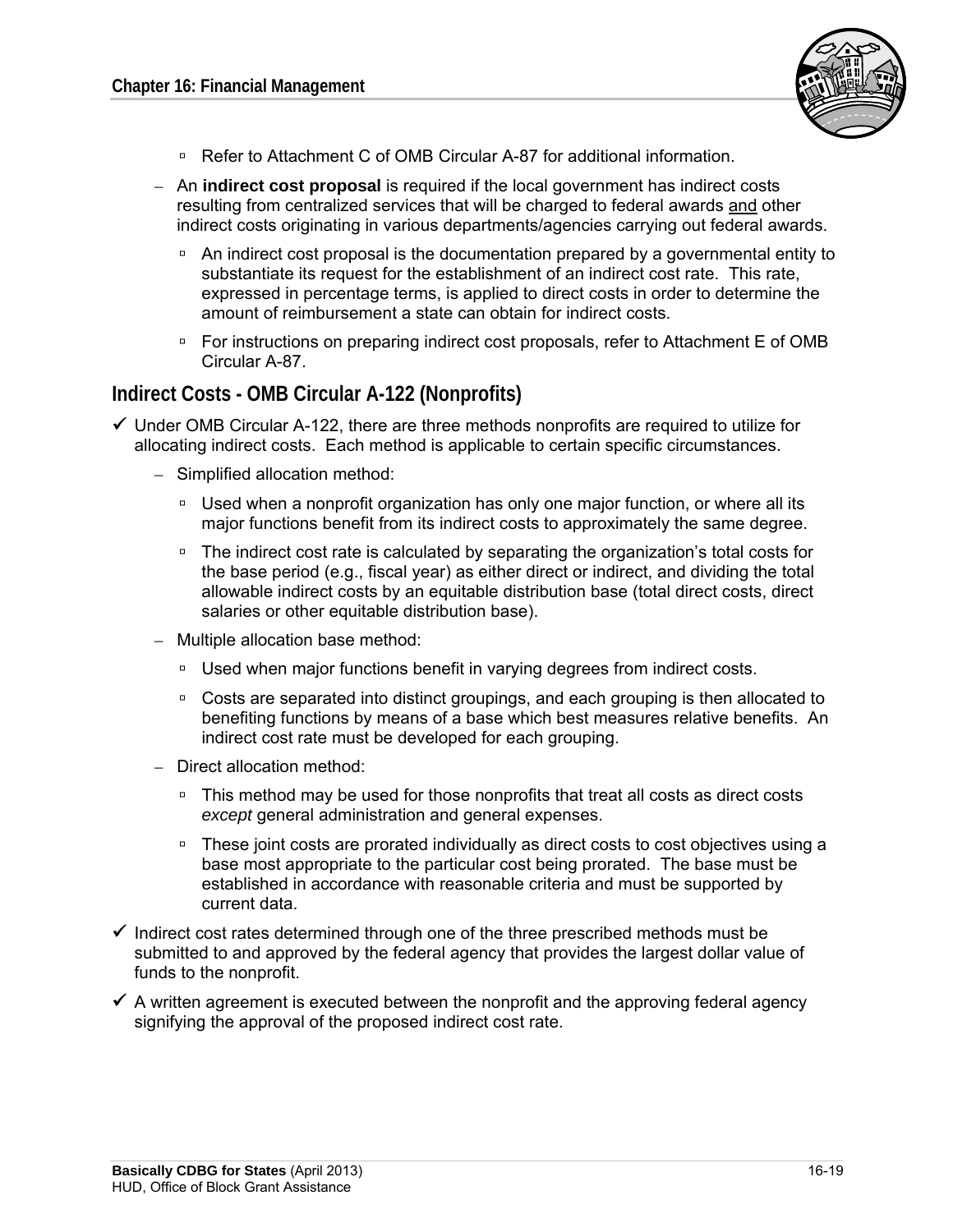

## **16.10.3 Standards for Financial Management Systems**

- $\checkmark$  States and UGLGs must have financial management systems in place to comply with the following standards:
	- $-$  Provide effective control over and accountability for all funds, property and other assets;
	- Identify the source and application of funds for federally-sponsored activities, including records and reports that:
		- □ Verify the "reasonableness, allowability and allocability" of costs; and
		- Verify that funds have not been used in violation of any of the restrictions or prohibitions that apply to the federal assistance (through the use of budget controls and adequate accounting records).
	- Permit the accurate, complete and timely disclosure of financial results in accordance with HUD reporting requirements or, for UGLG, state reporting requirements.
	- Minimize the time elapsing between the transfer of funds from the U.S. Treasury and disbursement by the state or UGLG.
- $\checkmark$  States may follow Part 85 or they may develop their own systems and standards that ensure similar accountability.

#### **Internal Controls**

- $\checkmark$  Internal controls are the combination of policies, procedures, job responsibilities, personnel and records that together create accountability in an organization's financial system and safeguard its cash, property and other assets.
- $\checkmark$  Through its system of internal controls, an organization can ensure that:
	- – Resources are used for authorized purposes and in a manner consistent with applicable laws, regulations and policies;
	- Resources are protected against waste, mismanagement or loss; and
	- $-$  Information on the source, amount and use of funds are reliable, secured and up-todate and that this information is disclosed in the appropriate reports and records.
- $\checkmark$  The basic elements of an internal control system include:
	- An organizational chart setting forth the actual lines of responsibility of personnel involved in financial transactions.
	- – Written definition and delineation of duties among key personnel involved in financial transactions.
	- $-$  An accounting policy and procedures manual that includes:
		- Specific approval authority for financial transactions and guidelines for controlling expenditures;
		- □ A set of written procedures for recording of transactions; and
		- □ A chart of accounts.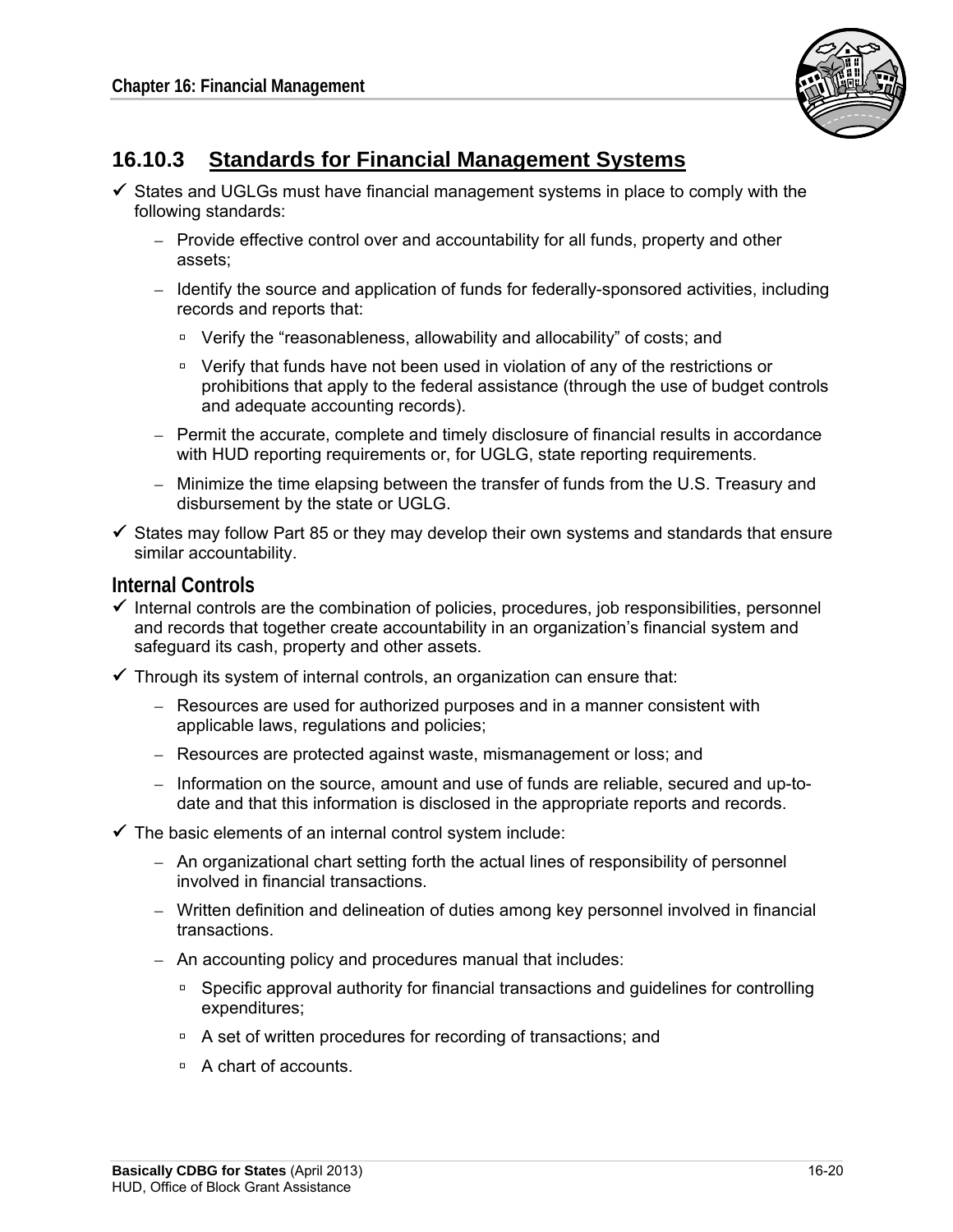

- Adequate separation of duties so that no one individual has authority over a financial transaction from beginning to end. In other words, one person should not have responsibility for *more than one* of the following functions:
	- □ Authorization to execute a transaction.
	- Recording of the transaction.
	- □ Custody of the assets involved in the transaction.
- $-$  Hiring policies ensuring that staff qualifications are commensurate with job responsibilities.
- Control over assets, blank forms and confidential documents so that these types of documents are limited to authorized personnel only.
- – Periodic comparisons of financial records to actual assets and liabilities (i.e., reconciliation). In cases where discrepancies are found, corrective action must be taken to resolve such discrepancies.

### **Budget Controls**

- $\checkmark$  Recipients and UGLG of CDBG funds must have procedures in place to compare and control expenditures against approved budgets for CDBG-funded activities.
- $\checkmark$  A state or UGLG should:
	- – Maintain in its accounting records (see below) the amounts budgeted for eligible activities;
	- Periodically compare actual obligations and expenditures to date against planned obligations and expenditures, and against projected accomplishments for such outlays; and
	- Report deviations from budget and program plans, and request approval for budget and program plan revisions.

### **Accounting Records**

- $\checkmark$  States and UGLGs are required to have accounting records that sufficiently identify the source and application of CDBG funds provided to them.
- $\checkmark$  To meet this requirement, an organization's accounting system should include at least the following elements:
	- $-$  **Chart of accounts** This is a list of account names and the numbers assigned to each of the account names. The names provide a description of the type of transactions that will be recorded in each account (e.g., an account titled "cash" denotes that only transactions affecting cash should be recorded in that account). The account number is required by most accounting software programs and is assigned to an account name to group similar types of accounts. For example, all asset accounts will begin with a "#1" and all liability accounts will begin with a "#2". A typical chart of accounts will generally include the following categories: assets, liabilities, net assets/fund balance, revenues and expenses.
	- **Cash receipts journal** A cash receipts journal documents, in chronological order, when funds were received, in what amounts and from what sources.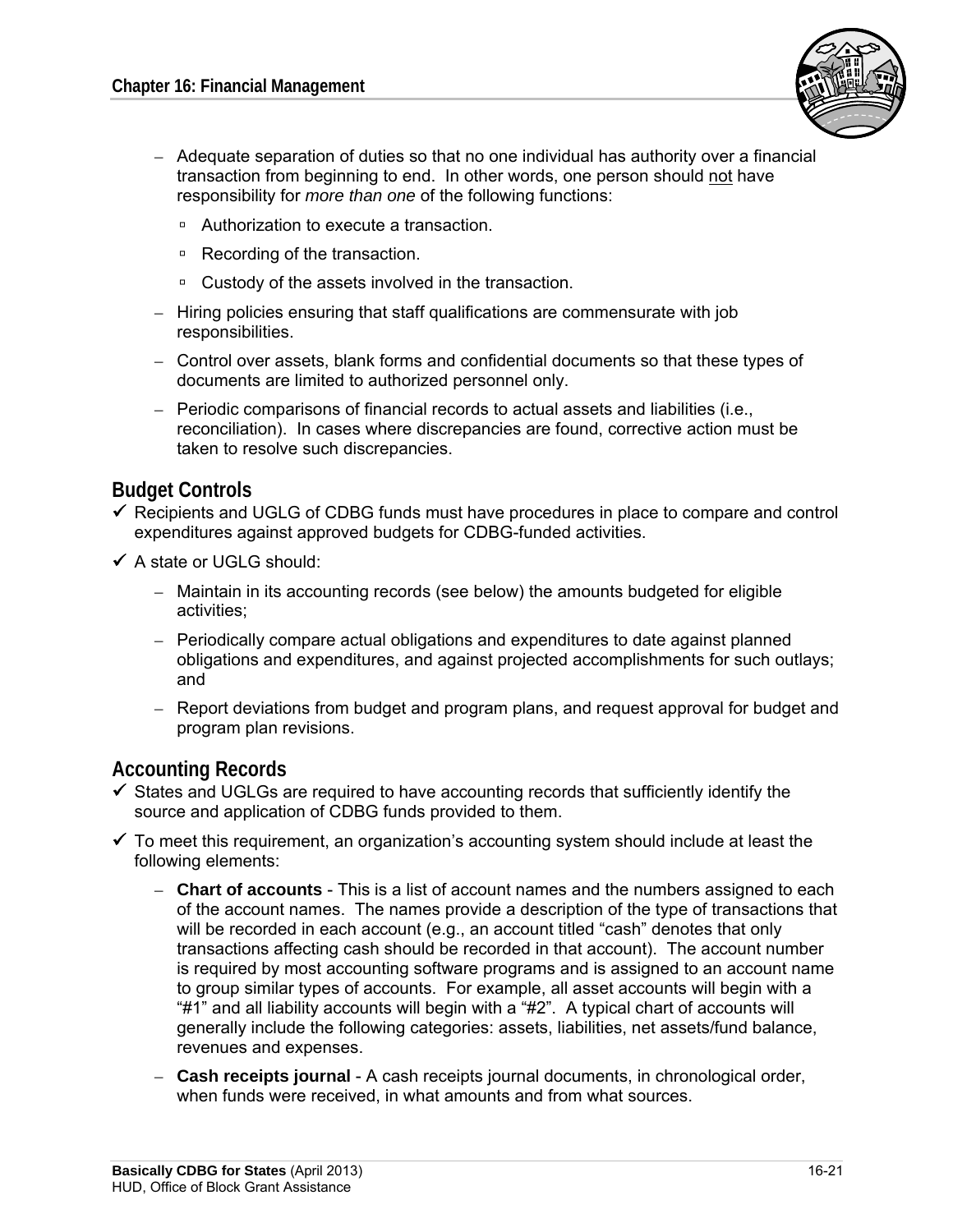

- – **Cash disbursements journal** A cash disbursements journal documents, in chronological order, when an expense was incurred, for what purpose, how much was paid and to whom it was paid.
- – **Payroll journal** A payroll journal documents payroll and payroll related benefit expenses on salaries and benefits, including distinguishing between categories for regulatory purposes.
- – **General ledger** A general ledger summarizes, in chronological order, the activity and financial status of all the accounts of an organization. Information is transferred to the general ledger after it is entered into the appropriate journal. Entries transferred to the general ledger should be cross-referenced to the applicable journal to permit the tracing of any financial transaction.
- $\checkmark$  All journal entries must be properly approved and supported by source documentation. Documentation must show that costs charged against CDBG were:
	- Incurred during the effective period of the agreement with HUD or, for UGLGs, with the state;
	- Actually paid out (or properly accrued);
	- $-$  Expended on eligible items; and
	- $-$  Approved by the appropriate official(s) within the organization.
- $\checkmark$  Source documentation must explain the basis of the costs incurred and the actual dates of the expenditure. For example:
	- – Source documentation for payroll would include employment letters, authorizations for rates of pay and benefits and time and attendance records.
	- Source documentation on supplies would include purchase orders or purchase requisition forms, invoices from vendors, canceled checks made to vendors, information on where the supplies are stored and the purpose for which they are being used.
- $\checkmark$  States and UGLGs must ensure that their accounting records include reliable, up-to-date information on the sources and uses of CDBG funds, including:
	- Amount of federal funds received:
	- $-$  Current authorization of funds:
	- Obligations of funds;
	- Unobligated balances;
	- – Assets and liabilities;
	- Program income; and
	- $-$  Actual expenditures broken down by the grant program and year for which the funds are derived and the activity on which the funds were used.

### **Cash Management**

 $\checkmark$  States and UGLG should have procedures in place to minimize the amount of time that elapses between receipt of CDBG funds and the actual disbursement of those funds.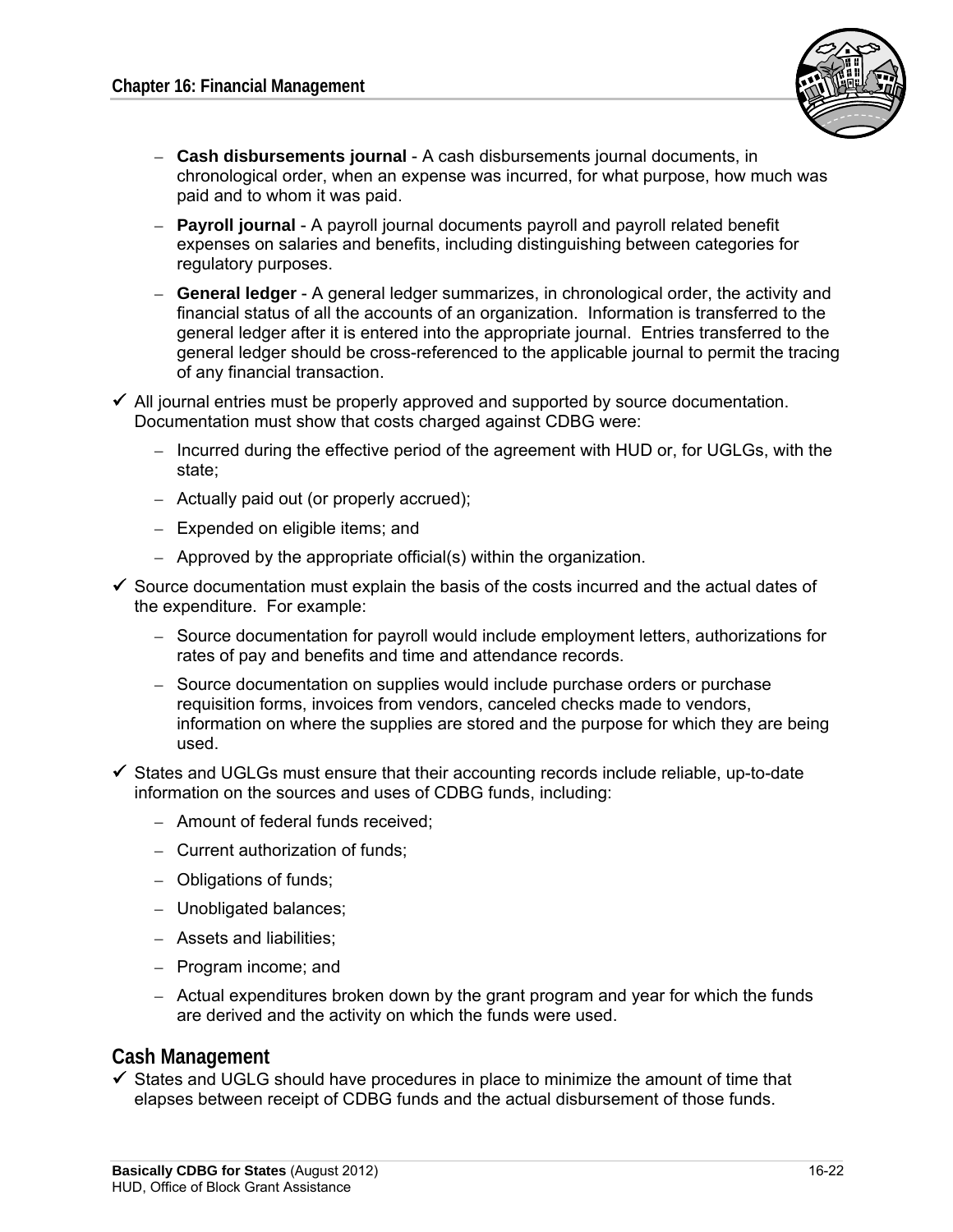

- $\checkmark$  This will curtail unnecessary drawdowns of CDBG funds and minimize the cost of financing the CDBG program by the federal government.
	- Advances to the UGLG to meet the UGLG's actual cash disbursement.
- $\checkmark$  Requirements concerning cash management include the following:
	- States (and UGLG) must include accurate information in drawdown requests.
	- Funds drawn down erroneously must be returned. (This includes funds drawn down under the cash advance method where the expenditure of funds is delayed.)
	- Disbursement of funds must occur in a timely manner. While there is no explicit time period, the general rule is that payment must take place within three business days of deposit of CDBG funds. If payment takes longer than three business days, written justification should be maintained in the files.
	- $-$  If grant advances are placed in an interest-bearing account, interest income must be remitted to the U.S. Treasury. (However, interest amounts up to \$100 per year may be retained by the state for administrative expenses.)
	- Program income (other than program income deposited in a revolving fund) must be disbursed prior to the draw down of additional funds from the Treasury (or, in the case of UGLG, from the state).
	- $-$  Program income in a revolving fund must be disbursed for the activity for which the fund was established before additional requests are made for new CDBG funds.

## **16.10.4 Audit Requirements**

### **Type/Level of Audit Required**

- $\checkmark$  States, local government and nonprofit organizations are required to comply with **OMB Circular A-133** "Audits of States, Local Governments and Non-profit Organizations".
- $\checkmark$  The type/level of audit required by the OMB circulars is based on the amount of federal financial assistance expended by an organization in any given year.
	- $-$  States and UGLG that expend \$500,000 or more in a year in Federal awards must have an audit conducted in accordance with **OMB Circular A-133** except when they elect to have a program-specific audit conducted
		- A **program audit** is an audit of one federal program (such as CDBG). A programspecific audit is allowed when the state or UGLG expends federal awards under only one federal program.
		- A **single audit** is an audit that includes both an entity's financial statements and its federal awards (from all applicable federal programs).
	- $-$  If a state or UGLG expends less than \$500,000 a year in federal awards, it is exempt from the audit requirements for that year; however, records must be available for review or audit by appropriate officials of the federal agency, pass-through entity and the Government Accountability Office.
- $\checkmark$  States are required to establish a system to track the receipt of annual single audit reports submitted by UGLGs. The following may be involved in tracking these audits: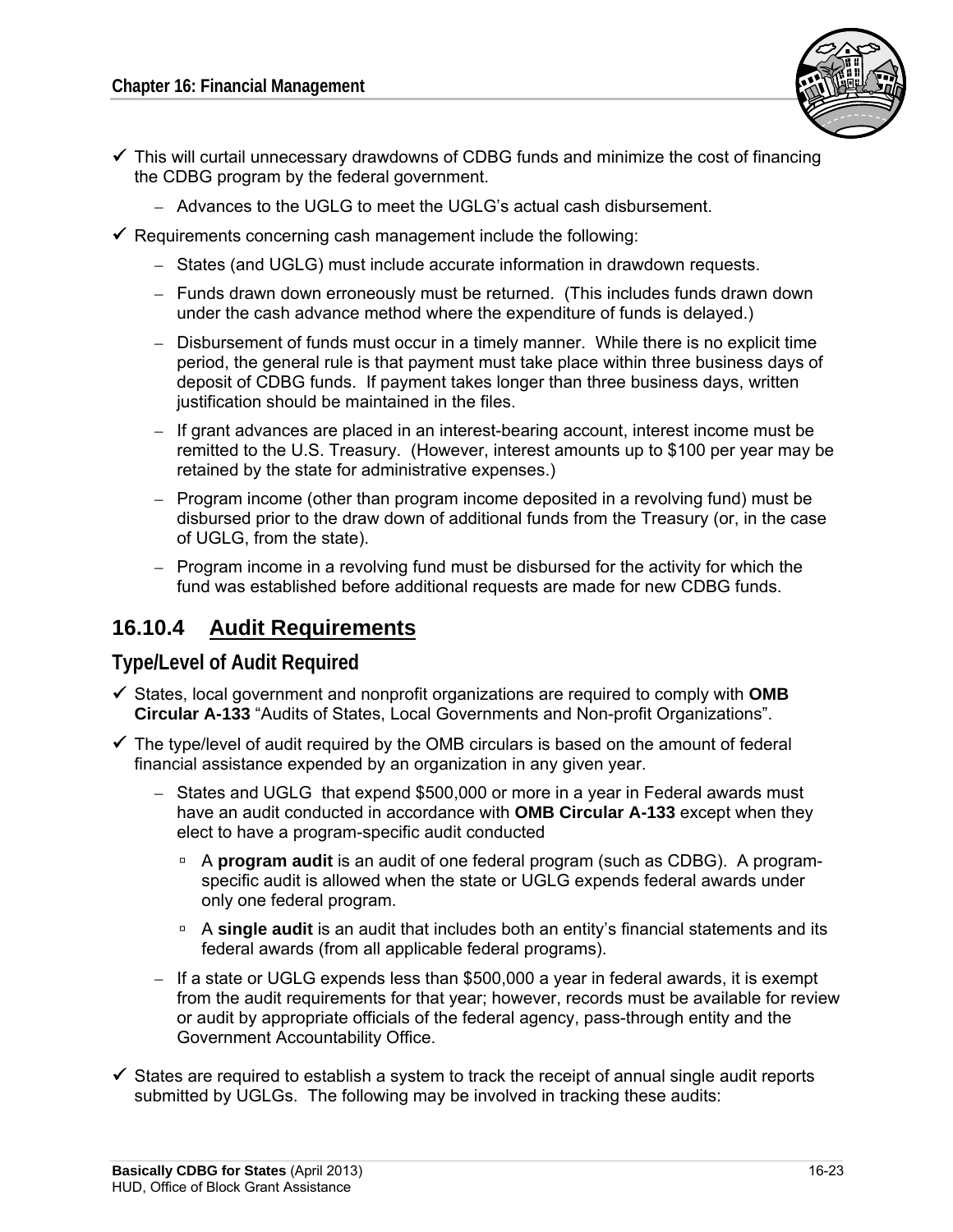

- – Audit information has been received; and
- Audit reports containing findings are being tracked until all issues are successfully resolved.
- $\checkmark$  States may consider sending a "Notification of Annual Single Audit" to their UGLGs to determine if they meet the threshold to submit a single audit.
- $\checkmark$  A sample tracking template is attached to the September 22, 2008 State Audit Requirements Memo referenced above.

#### **Scope of Audits**

- $\checkmark$  Audits performed for states and UGLG of federal funds must be performed by an independent auditor in accordance with Government Auditing Standards and must be conducted in accordance with the OMB circulars.
- $\checkmark$  Specifically, the audit will cover three areas:
	- Financial statements'
	- Internal control; and
	- Compliance with applicable laws and regulations.

#### **Audit Reports**

- $\checkmark$  Following the completion of the audit, an audit report must be prepared. The audit report must contain at least the following:
	- $-$  An opinion (or disclaimer of opinion) as to whether the financial statements are presented fairly in all material respects in conformity with generally accepted accounting principles and an opinion (or disclaimer of opinion) as to whether the schedule of expenditures of Federal awards is presented fairly in all material respects in relation to the financial statements taken as a whole;
	- A report on internal control related to the financial statements and major programs. This report shall describe the scope of testing of internal control and the results of the tests, and, where applicable, refer to the separate schedule of findings and questioned costs;
	- A report on compliance with laws, regulations, and the provisions of contracts or grant agreements, noncompliance with which could have a material effect on the financial statements. This report shall also include an opinion (or disclaimer of opinion) as to whether the state or UGLG complied with laws, regulations, and the provisions of contracts or grant agreements which could have a direct and material effect on each major program, and, where applicable, refer to the separate schedule of findings and questioned costs; and
	- $-$  A schedule of findings and questioned costs that includes a summary of the auditor's results, findings relating to the financial statements which are required to be reported in accordance with generally accepted government auditing standards issued by the Comptroller General of the United States, and findings and questioned costs for Federal awards.
- $\checkmark$  The audit must be completed and report submitted to the Federal clearinghouse designated by OMB within the earlier of 30 days after receipt of the auditor's report(s), or 13 months after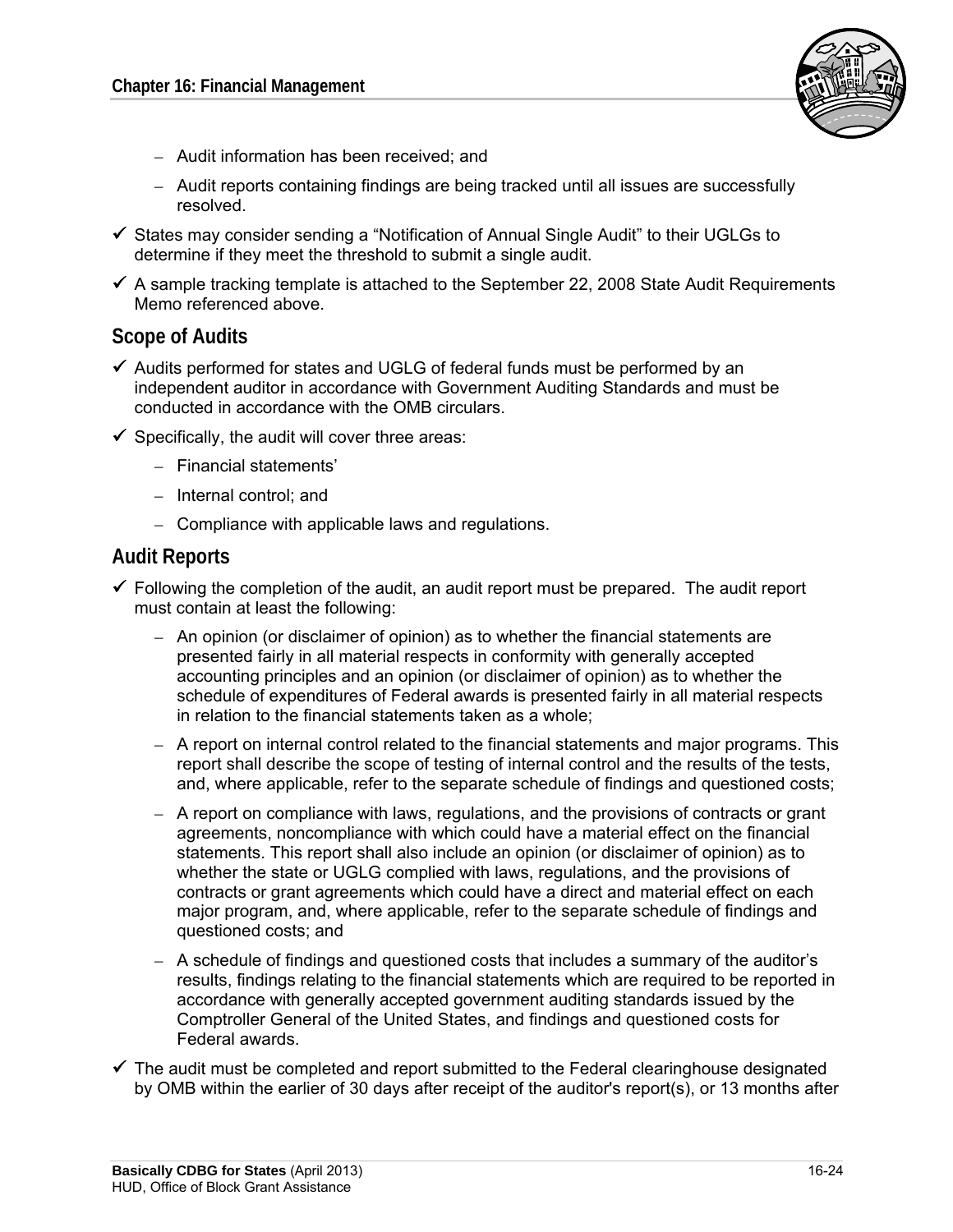

the end of the audit period. The state or UGLG shall make copies available for public inspection.

- $\checkmark$  Copies of audit reports must be kept on file for a minimum of three years from the date of submission to the Federal clearinghouse designated by OMB.
- $\checkmark$  The auditor shall retain working papers and reports for a minimum of three years after the date of issuance of the auditor's report(s) to the state or UGLG, unless the auditor is notified in writing by the cognizant agency for audit, oversight agency for audit, or pass-through entity to extend the retention period.
	- $-$  If there are unresolved audit issues at the end of this three-year period, the state or UGLG should notify the auditor in writing to extend the retention period.

### **Auditor Selection/Procurement**

- $\checkmark$  In arranging for audit services, states and UGLGs must follow the state's procurement standards, as applicable.
- $\checkmark$  Whenever possible, states and UGLGs shall make positive efforts to utilize small businesses, minority-owned firms, and women's business enterprises, in procuring audit services. In requesting proposals for audit services, the objectives and scope of the audit should be made clear. Factors to be considered in evaluating each proposal for audit services include the responsiveness to the request for proposal, relevant experience, availability of staff with professional qualifications and technical abilities, the results of external quality control reviews, and price.

### **Audit Costs**

- $\checkmark$  The costs of audits made in accordance with the applicable regulations are allowable charges to federal assistance programs.
- $\checkmark$  These charges can be treated as either a direct cost or an allocated indirect cost, as determined in accordance with the provisions of applicable OMB cost principles circulars.
- $\checkmark$  The cost of any audit under OMB Circular A-133 not conducted in accordance with this part is unallowable. The cost of auditing a non-Federal entity which has Federal awards expended of less than \$500,000 per year and is thereby exempted from having an audit conducted under this part is also not allowable. However, this does not prohibit a CDBG state from charging Federal awards for the cost of limited scope audits to monitor its UGLGs, provided the UGLG does not have a single audit. For purposes of this part, limited scope audits only include agreed-upon procedures engagements conducted in accordance with either the AICPA's generally accepted auditing standards or attestation standards, that are paid for and arranged by the CDBG state and address only one or more of the following types of compliance requirements: activities allowed or unallowed; allowable costs/cost principles; eligibility; matching, level of effort, earmarking; and, reporting.

### **Pass-through Responsibilities**

- $\checkmark$  The state, as a "pass-through entity" under OMB Circular A-133, must perform the following actions with respect to its UGLGs:
	- Identify Federal awards made by informing each UGLG of CFDA title and number, award name and number, award year, and name of Federal agency. When some of this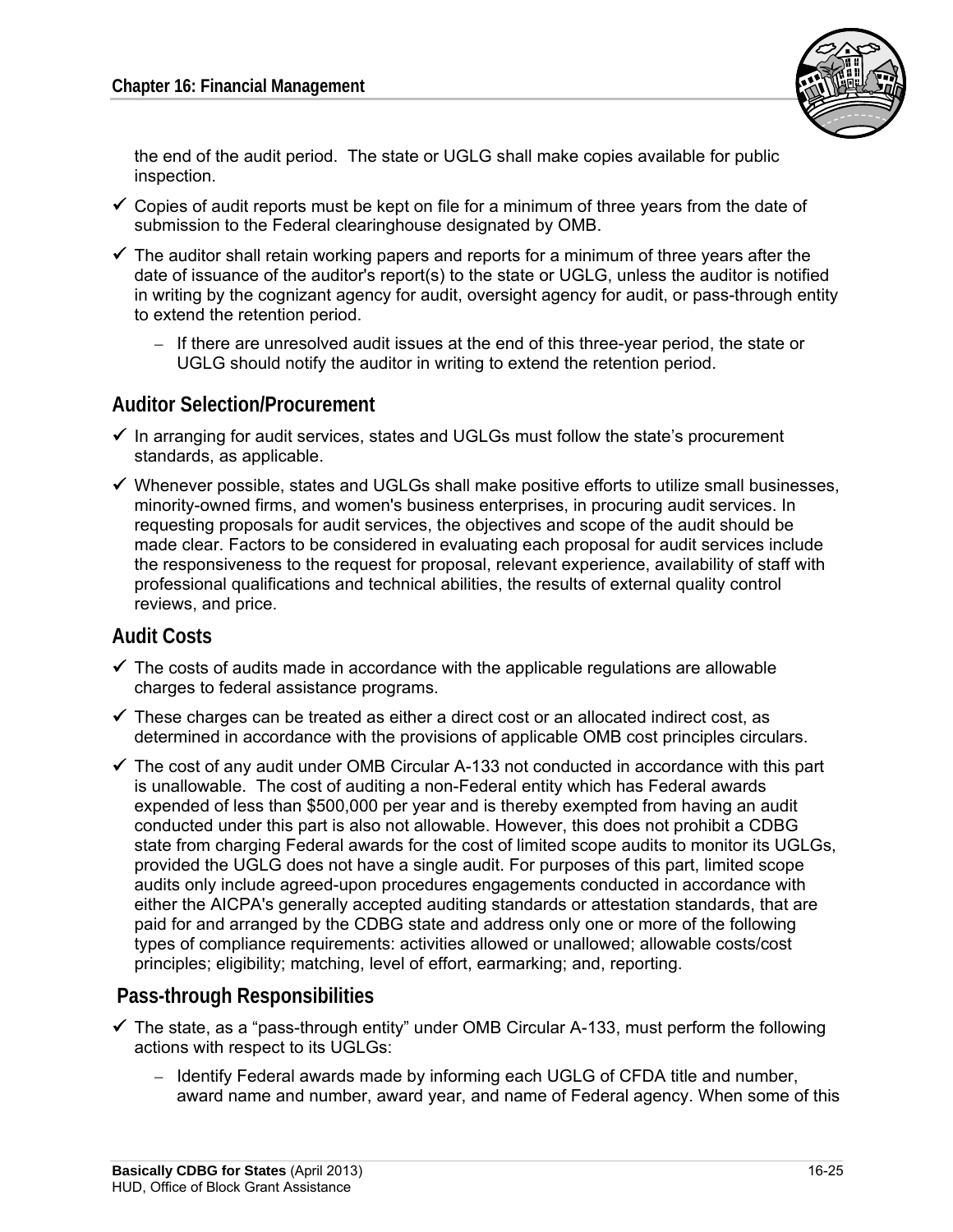

information is not available, state shall provide the best information available to describe the Federal award.

- $-$  Advise UGLGs of requirements imposed on them by Federal laws, regulations, and the provisions of contracts or grant agreements as well as any supplemental requirements imposed by the state.
- Monitor the activities of UGLGs as necessary to ensure that CDBG funds are used for authorized purposes in compliance with laws, regulations, and the provisions of the UGLG agreement and performance goals are achieved.
- Ensure that a UGLG expending \$500,000 or more in Federal awards during the UGLG's fiscal year has met the audit requirements of OMB Circular A-133 for that fiscal year.
- Issue a management decision on audit findings within six months after receipt of the UGLG's audit report and ensure that the UGLG takes appropriate and timely corrective action.
- Consider whether UGLG audits necessitate adjustment of the pass-through entity's own records.
- Require each UGLG to permit the pass-through entity and auditors to have access to the records and financial statements as necessary for the pass-through entity to comply with this part.

## **16.11 Procurement and Conflict of Interest**

| Key Topics in This Section                 | Procurement<br>Conflict of Interest<br>✓                                                                                                              |
|--------------------------------------------|-------------------------------------------------------------------------------------------------------------------------------------------------------|
| <b>Statutory Citations</b>                 | 24 CFR 570.489(q) and (h)                                                                                                                             |
| Other Reference Materials on This<br>Topic | $\checkmark$ CPD Notice 96-05<br>← CDBG - Toolkit on Crosscutting Issues<br>http://www.hud.gov/offices/cpd/communitydevelopment/toolkit/index.<br>cfm |

## **16.11.1 Procurement**

- $\checkmark$  Procurement is primarily dictated by state choice, with HUD-specified minimum standards. Procurements by the state follow the state's own procurement policies. The state must also establish procurement requirements for units of local government. The state can also adopt the procurement requirements in 24 CFR Part 85; however, this is not a requirement.
- $\checkmark$  Minimum standards must involve the following:
	- Promote full and open competition.
	- Specify applicable methods of procurement (small purchase, bids, etc.) Cost plus percentage of costs and percentage of construction cost methods are NOT ALLOWABLE.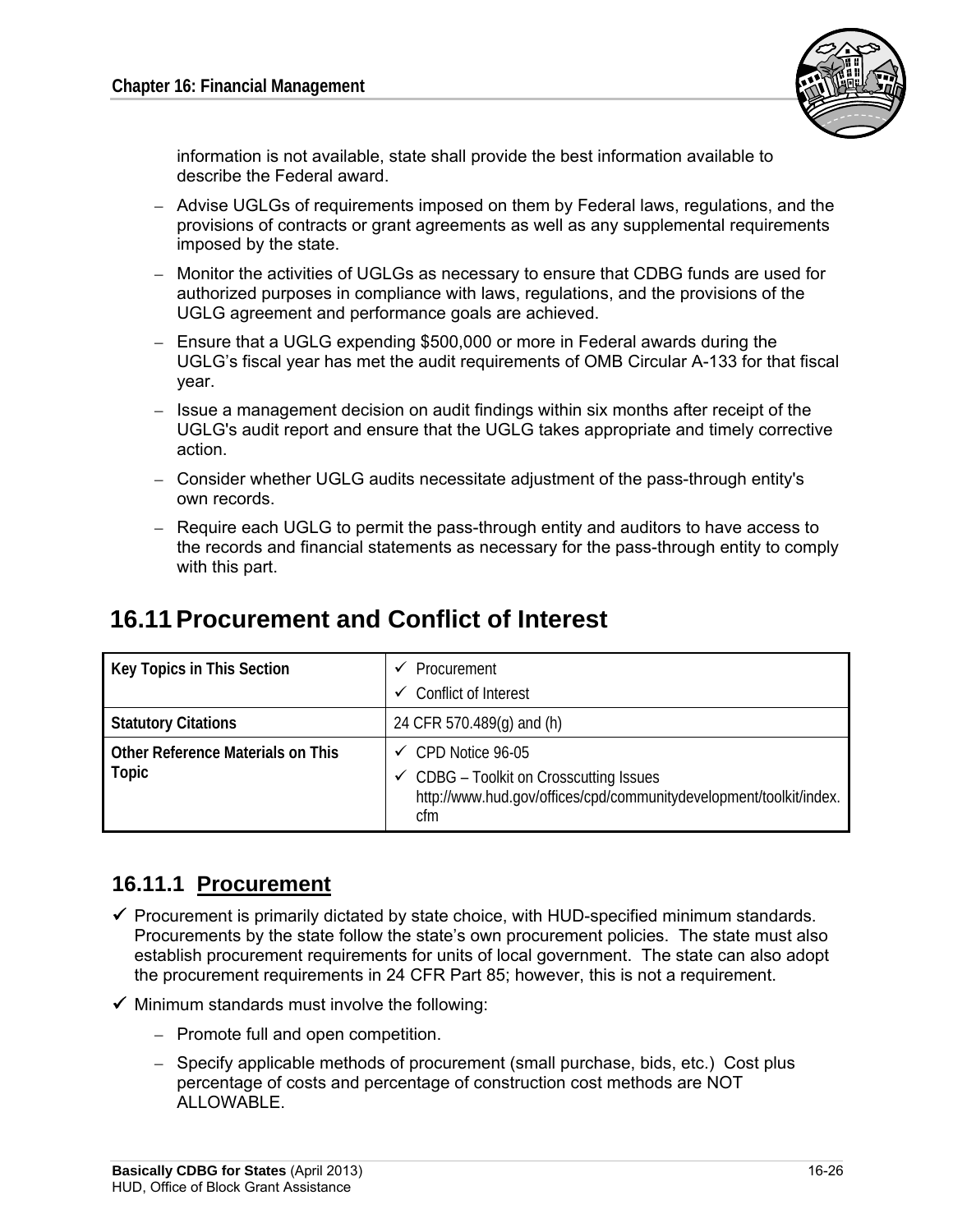

- – Include standards of conduct for employees engaged in award or administration of state CDBG-funded contracts.
- Must ensure that all purchase orders and contracts include all applicable references to statutes, regulations, Executive Orders.
- $\checkmark$  Please note that subrecipient arrangements and awarding CDBG funds to another governmental entity (e.g. a council of governments (COG)) is not subject to procurement, but is subject to the state's method of distribution (MOD).

## **16.11.2 Conflict of Interest**

- $\checkmark$  Conflict of interest requirements are specified by HUD; however, these will also be dictated by state and local law. States must ensure compliance by reviewing local government situations and determining if the decision-making process was followed appropriately to ensure HUD as well as state and local standards are followed.
- $\checkmark$  A state's standards of conduct apply to all procurement activities.
- $\checkmark$  All non-procurement activities (acquisition and disposition of property, direct assistance to individuals, businesses) are subject to the HUD requirements described in 570.489(h).
- $\checkmark$  The general rule is persons acting on behalf of state or local government in a State CDBG decision making role or who are in a position to gain inside information (and their family members) cannot obtain a financial interest or benefit from State CDBG funded activities.
	- Prohibition ends 1 year after the decision-making person has left their position.
- $\checkmark$  HUD evaluates and decides the outcome of a state's request for exception for state employees or agents.
- $\checkmark$  The state evaluates and decides the outcome of a UGLG or other recipient on behalf of their employees or agents.
- $\checkmark$  The regulations contain a list of factors to be included in requests, and considered when evaluating them.
	- Whether the exception would provide a significant cost-benefit or essential degree of expertise that would otherwise be missing;
	- Whether an opportunity was provided for open competitive bidding;
	- Whether the person affected is a member of a group or class of low- or moderateincome persons intended to be the beneficiaries, and the exception will allow the person to receive the same benefits as other members of the class;
	- $-$  Whether the person has withdrawn from the role of decision- maker;
	- Whether the interest or benefit was present before the affected person became an (h)(3) covered person;
	- Whether undue hardship will result to the State, UGLG or affected person when weighed against the public interest;
	- – Any other relevant considerations; and/or
	- $-$  Request for exception must include public disclosure & attorney opinion that exception does not violate state or local law.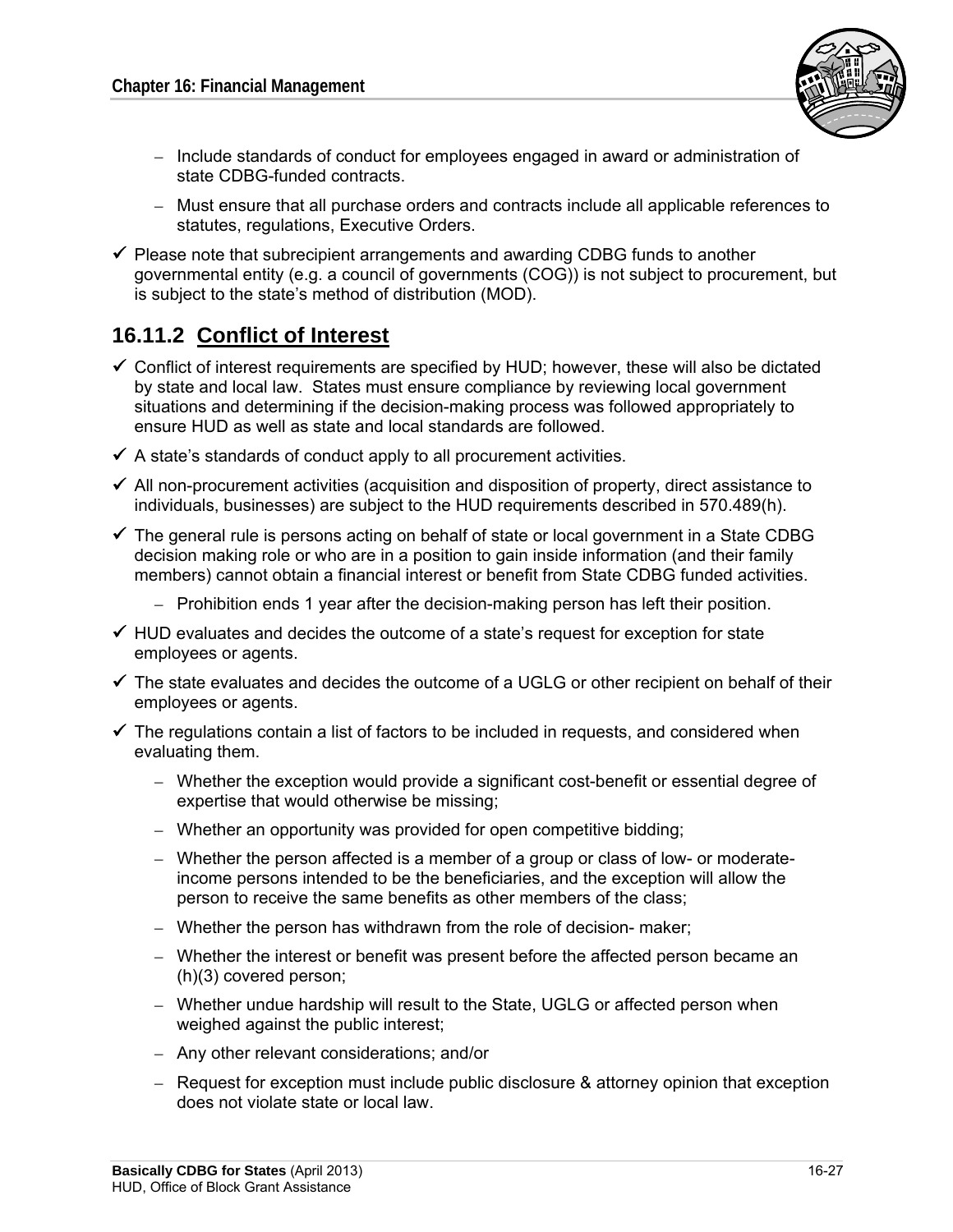

# **16.12 Change of Use**

| Key Topics in This Section              | $\checkmark$ Change of use requirements |
|-----------------------------------------|-----------------------------------------|
| <b>Statutory Citations</b>              | Regulations at 570.489(j)               |
| Other Reference Materials on This Topic |                                         |

- $\checkmark$  The standards described in this section apply to real property within the state or UGLG's control that was acquired or improved, in whole or in part, using CDBG funds in excess of \$100,000. These standards shall apply from the date CDBG funds are first spent for the property until five years after final close-out of the grant from which assistance to the property was provided.
- $\checkmark$  A state or UGLG may not change the use or planned use of any such property (including the beneficiaries of such use) from that for which the acquisition or improvement was made, unless the state and UGLG provide affected citizens with reasonable notice of and opportunity to comment on any proposed change, and either:
	- $-$  The new use of the property qualifies as meeting one of the national objectives and is not a building for the general conduct of government; or
	- $-$  The state and UGLG determine, after consultation with affected citizens, that it is appropriate to change the use of the property to a use which does not qualify as meeting a National Objective, it may retain or dispose of the property for the changed use if the state's CDBG program is reimbursed in the amount of the current fair market value of the property, less any portion of the value attributable to expenditures of non-CDBG funds for acquisition of, and improvements to, the property.
	- $-$  Following the reimbursement of the CDBG program, the property no longer will be subject to any CDBG requirements.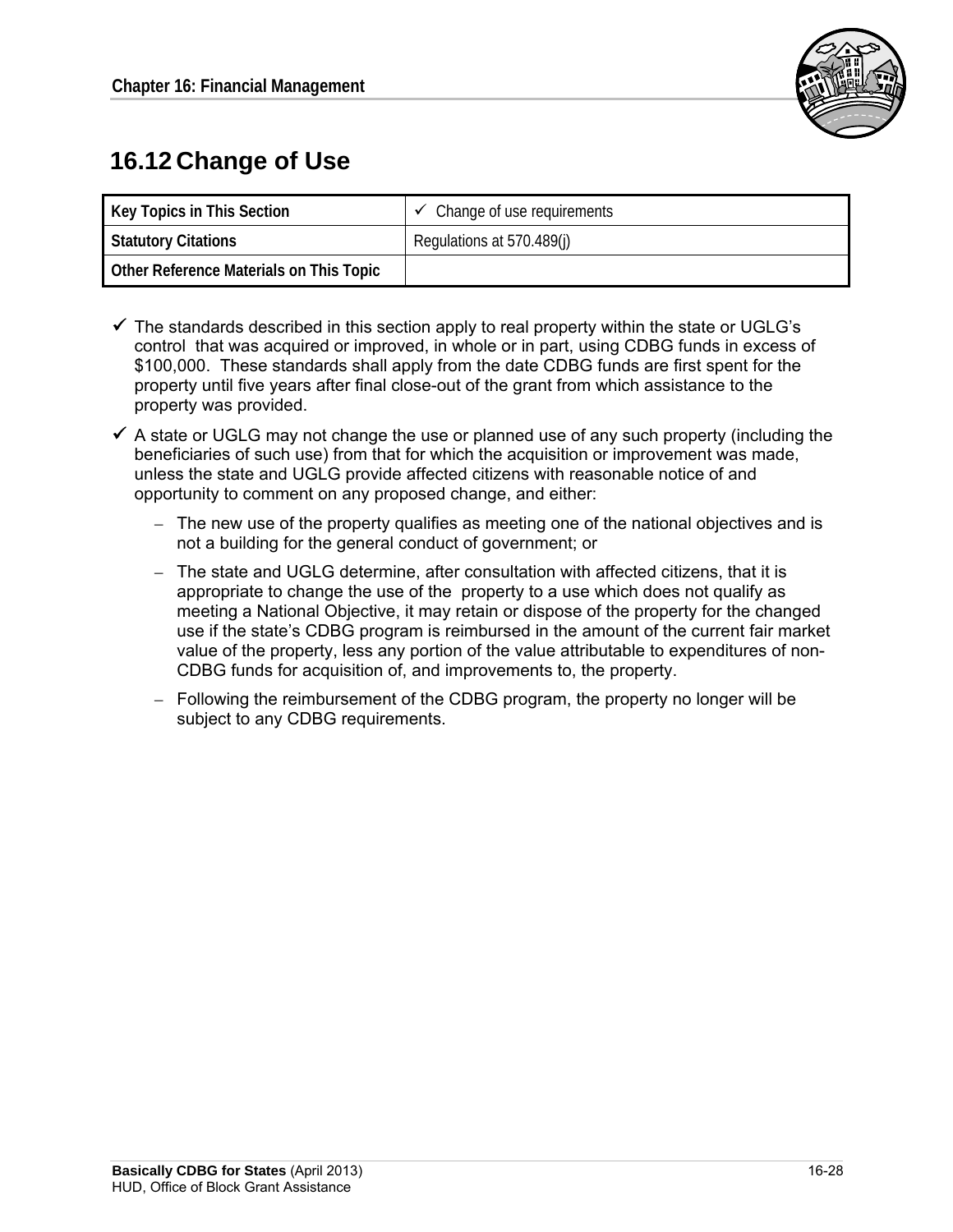

## **Attachment 16-1: Program Income Case Studies**

#### **The State of XYZ**

The State of XYZ's CDBG program includes a variety of program income generating activities. XYZ's measurement period for determining program income is the same as its program year, which runs April 1 – March 31. Program income earned on the state-level regional fund activities is returned to the State.

XYZ also requires the return of the CDBG portion of proceeds from the sale of property acquired with or improved by the use of CDBG funds if these assets are disposed of prior to the final closeout of XYZ's grant to the unit of general local government *unless* the property sale and reuse of income by the jurisdiction were integral parts of the project in the jurisdiction's application as originally submitted and approved by the State.

During the most recent measurement year, the following income items were received by, or returned to, the State of XYZ –

- \$142,000 in principal and interest payments on economic development loans eligible under the state-established Eastern ED Revolving Fund.
- \$28,000 in principal and interest payments on economic development loans eligible under the state-established Western ED Revolving Fund.
- \$20,000 proceeds from property sale returned by the Town of Whyknot. The Town determined subsequent to their application and land purchase that a portion of the land acquired could be sold as an excess lot without negatively affecting the project. This represented the *only* income generated by Whyknot's activities during the year.

#### Mosquito Junction

Mosquito Junction received funding from the State of XYZ's CDBG program for two homeowner rehabilitation projects. In the first case, the city set up a homeowner rehabilitation revolving loan fund. In the second case, deferred loans were subject to 100% repayment for a 20-year period. During the most recently completed year, the following income items were received and retained by Mosquito Junction –

- \$100,000 repayment of a loan made from Mosquito Junction's revolving loan fund, awarded during the State's FY 2003 cycle. While the project was awarded in 2003, due to unanticipated project difficulties, the rehabilitation work on the 5 homes was not completed until late 2006. A new developer purchased all 5 homes in order to obtain land for a Superstore parking lot (not a CDBG- eligible or assisted project). The original owners made significant profits on their properties, but also triggered the CDBG repayment requirements.
- \$17,000 repayment of a non-RLF deferred rehabilitation loan from Mosquito Junction's FY 2004 activity. This homeowner was transferred to a job in Metropolis, and sold the home at fair market value to an unrelated purchaser.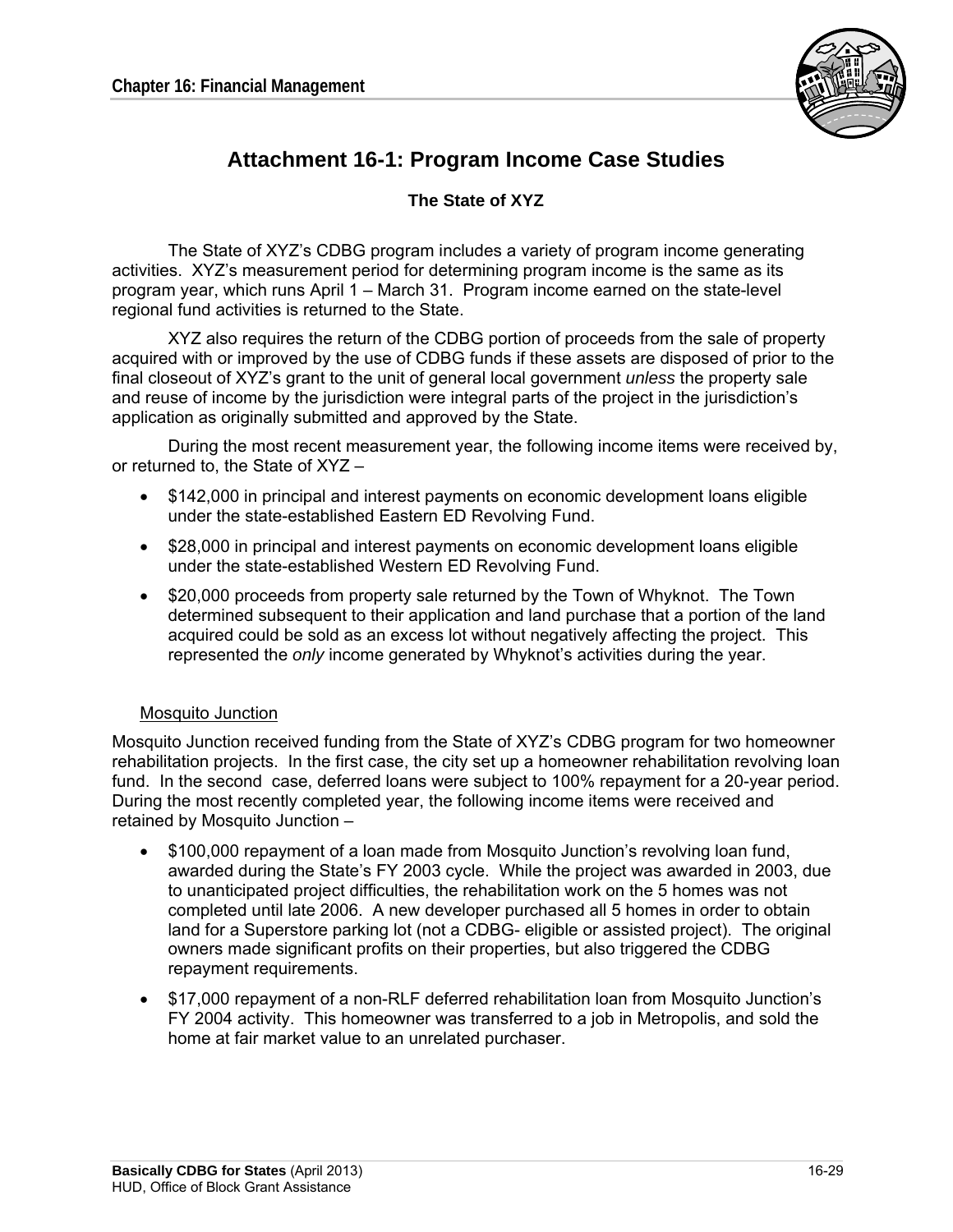

#### Pumpkinsmash County

Pumpkinsmash County has received and successfully administered several State CDBG grants and other CPD funding since 2005. The County had one open grant during the measurement year, for Phase II of its regional water and sewer system. This activity is in the early engineering and design stage. Both water and sewer projects were 100% CDBG-funded. During the most recently completed year, the following income items were received and retained by Pumpkinsmash County and its "subrecipients" –

- \$24,000 in tap fees collected from 24 non-LMI households served by Phase I of the regional water and sewer system.
- \$2,000 received by the County as repayment of an original \$20,000 deferred rehabilitation loan. The County's program reduces a homeowner's repayment liability by 10% a year over a 10-year period.
- \$100 in interest earned on the County's revolving rehabilitation loan fund account.
- \$10,000 received by Pumpkinsmash CDC, a nonprofit development organization, for activities eligible under 105(a)(15) of the HCDA Act.

Part A – Answer the following questions relating to income received by or returned to the State of XYZ:

1. What is the total amount of program income directly received by and/or returned to XYZ during the year?

2. XYZ has received and approved a \$200,000 request from Possum Kingdom to fund an activity eligible under the Western ED revolving fund criteria. This is the sole reimbursement request in for processing at this time. Assuming the program income amounts listed above are on hand at the time of the request, how much of the request will be provided by  $-$ 

- Eastern ED fund program income?
- Western ED fund program income?
- Town of Whyknot program income?
- Additional CDBG funds drawn from the Treasury?

3. What other questions or special considerations, if any, could state staff or HUD monitors raise related to the Town of Whyknot's income?